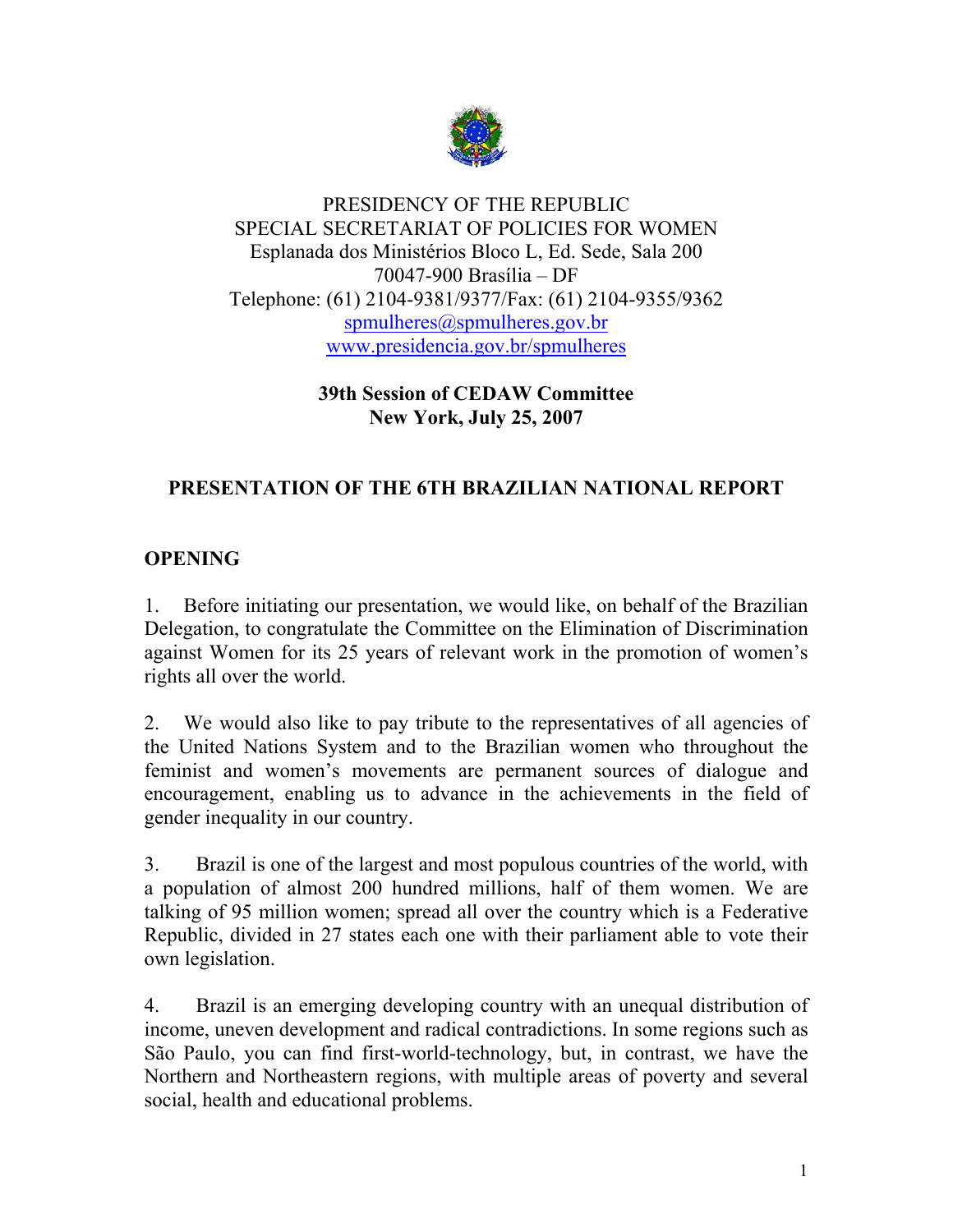5. Brazil is the only country in Latin America that speaks Portuguese. It is important to have a perspective of how difficult and challenging is to implement policies at the same level, with similar answers in all regions of the country. Also, it is important to understand that when the Federal Government approves a law, not all of them are immediately implemented. The states have to vote legislation and adjust plans and programs to make them effective in their territories.

### **PRESENTATION**

6. It is with great satisfaction that the Brazilian Government, represented by the Special Secretariat of Policies for Women, a body of the Presidency of the Republic with Ministry status, is participating in the 39th session of CEDAW to present the 6th Brazilian National periodical report to the Convention on the Elimination of all Forms of Discrimination against Women.

7. At this opportunity, I am leading a Delegation composed of nine members, representing the Ministry of External Relations, the Ministry of Health, the Ministry of Agrarian Development, the Ministry of Justice, the Special Secretariat for Human Rights and the Special Secretariat of Policies for Women. We are also accompanied by Ambassador Maria Luiza Viotti, who recently was appointed Permanent Representative of Brazil to the United Nations, the first woman Ambassador to be designated head of this diplomatic Mission.

8. Reaffirming the political profile of the new Federal Government, in June 2003 a Brazilian delegation had the honor to participate in the  $29<sup>th</sup>$  Session of CEDAW, in order to present the Brazilian National Report to the Convention on the Elimination of All Forms of Discrimination against Women. On the occasion, the Brazilian Delegation paid off an historical debt of our country to the Committee, since Brazil had not submitted the reports requested in the Convention's text since 1987. Today, we return to the Committee to fulfill our commitment.

9. It is worth emphasizing that the National Report under examination today has been elaborated by a working group, coordinated by the Special Secretariat of Policies for Women and the Ministry of External Relations/Department of Human Rights and Social Affairs. The working group was also composed of representatives from the Ministries of Health; Work and Employment; Education; Justice; Planning, Budget and Management; of the Special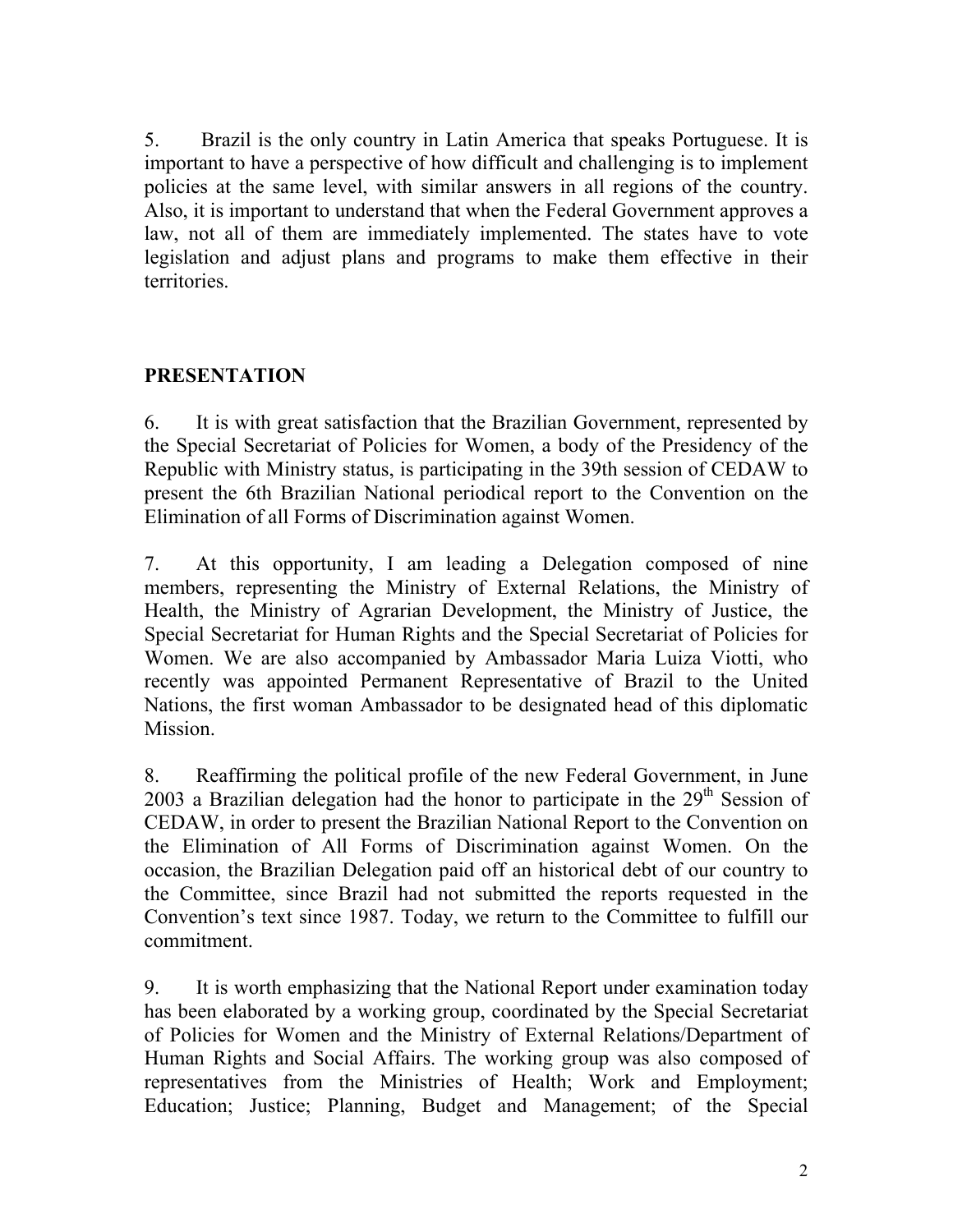Secretariat of Policies for the Promotion of Racial Equality; Special Secretariat of Human Rights; and of the National Council for the Rights of Women– CNDM, represented by the Brazilian Women's Articulation, National Secretariat of Women of the Central Workers Union and the Confederation of Brazilian Women.

10. We are present here with a high level delegation, to demonstrate that the implementation of the Convention on the Elimination of All Forms of Discrimination Against Women is a priority to the Government of Brazil; and with the firm belief that the building of a democratic country can only be effective with the participation of women in equality of conditions and access to power in relation to men.

11. We would like to remark that, after the latest general elections, in October 2006, President Luiz Inácio Lula da Silva was reelected for a new 4-year mandate. As a consequence, political continuity will allow us to better implement economic and social policies currently under way, which can be further improved or redirected according to needs.

12. During his inauguration speech at the National Congress on January 1, 2007, the President gave special emphasis to the establishment of the Special Secretariat of Policies for Women and the achievements of gender policies during his first mandate and reaffirmed: "We have expanded public policies and established State institutions strong and capable of assuring that this Country will fight, decidedly and permanently, all forms of discrimination based on gender, race, sexual orientation and age".

13. In the newly ministerial restructuring, the appointment of Marta Suplicy for the Ministry of Tourism increased the participation of women at the ministerial level. Today, Brazil has 5 Ministers: Dilma Roussef, of the Presidential Staff Office; Marina Silva, of the of Environment; Marta Suplicy of the Ministry of Tourism; Matilde Ribeiro, of the Special Secretariat of Policies for the Promotion of Race Equality; and Nilcéa Freire, of the Special Secretariat of Policies for Women.

14. Since the presentation of our I/V Report, in 2003, Brazil experienced significant changes in its legal framework, as well as in public and social policies towards women. It is important to notice that the long-lasting demands of Brazilian women constituted the guidelines and principles adopted in the I National Conference of Policies for Women, in July 2004, which was called by President Lula and coordinated by the Special Secretariat of Policies for Women and the National Council for the Rights of Women (CNDM). The National Plan of Policies for Women (PNPM), launched in December of 2004, was drafted in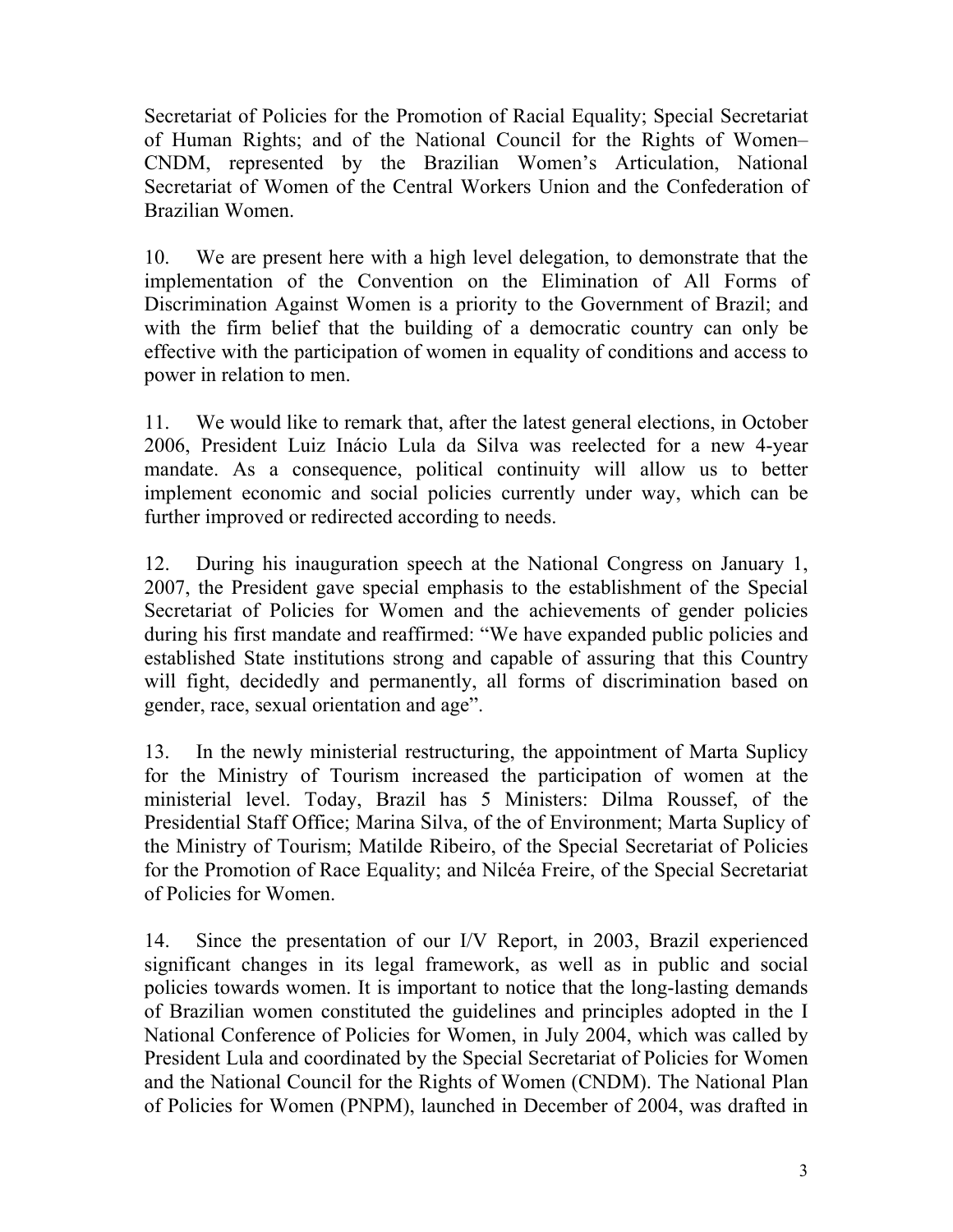accordance with these principles and guidelines. The PNPM principles are the basis and support for the federal government policies for the promotion of equality and enforcement of the rights of women.

- 15. The principles approved in the PNPM are the following:
	- Equality and respect to diversity.
	- Equity among gender.
	- Women autonomy.
	- Laical State.
	- Universality of policies.
	- Social Justice.
	- Transparency in public administration.
	- Participation of the society and social monitoring.

## **2008-2011 Multi-year Plan – PROMOTING THE TRANSVERSALITY OF GENDER AND RACIAL THEMES**

16. Every four years the federal government formulates a multi-year plan. This plan guides the whole action of government for the entire four-year period. At this moment we are working on the bases of the Plan for 2008 to 2011.

17. For this period, the Government's Strategic Orientation of the Multiyear Plan 2008-2011 underlines, in its introduction, the need to face gender and race inequalities, by affirming that "It is necessary to translate these orientations into practical initiatives and give convergence to public sector actions, by means of a strategy of development with growth associated with the reduction of social and regional inequalities, the promotion of gender, racial and ethnic equality and the sustained maintenance of prices and fiscal stability".

18. The objectives of the government define what policies will be pursued, with more emphasis, by the Federal Government during the Plan's period with a view to guide the formulation of public policies in the sphere of each Ministry, as well as the elaboration of a program that will integrate the 2008-2010 Multi-year Plan. Among the 10 objectives of the government, the fourth objective is "To strengthen democracy with gender, race and ethnic equality, and citizenship with transparency, social dialogue and assurance of human rights."

19. The text which describes this fourth government objective affirms that: "The democratic environment shall be permeated by the development of relationships based on equity, without gender, race and ethnic prejudices, with equal opportunities in all aspects of the social life. In the pyramid of inequality,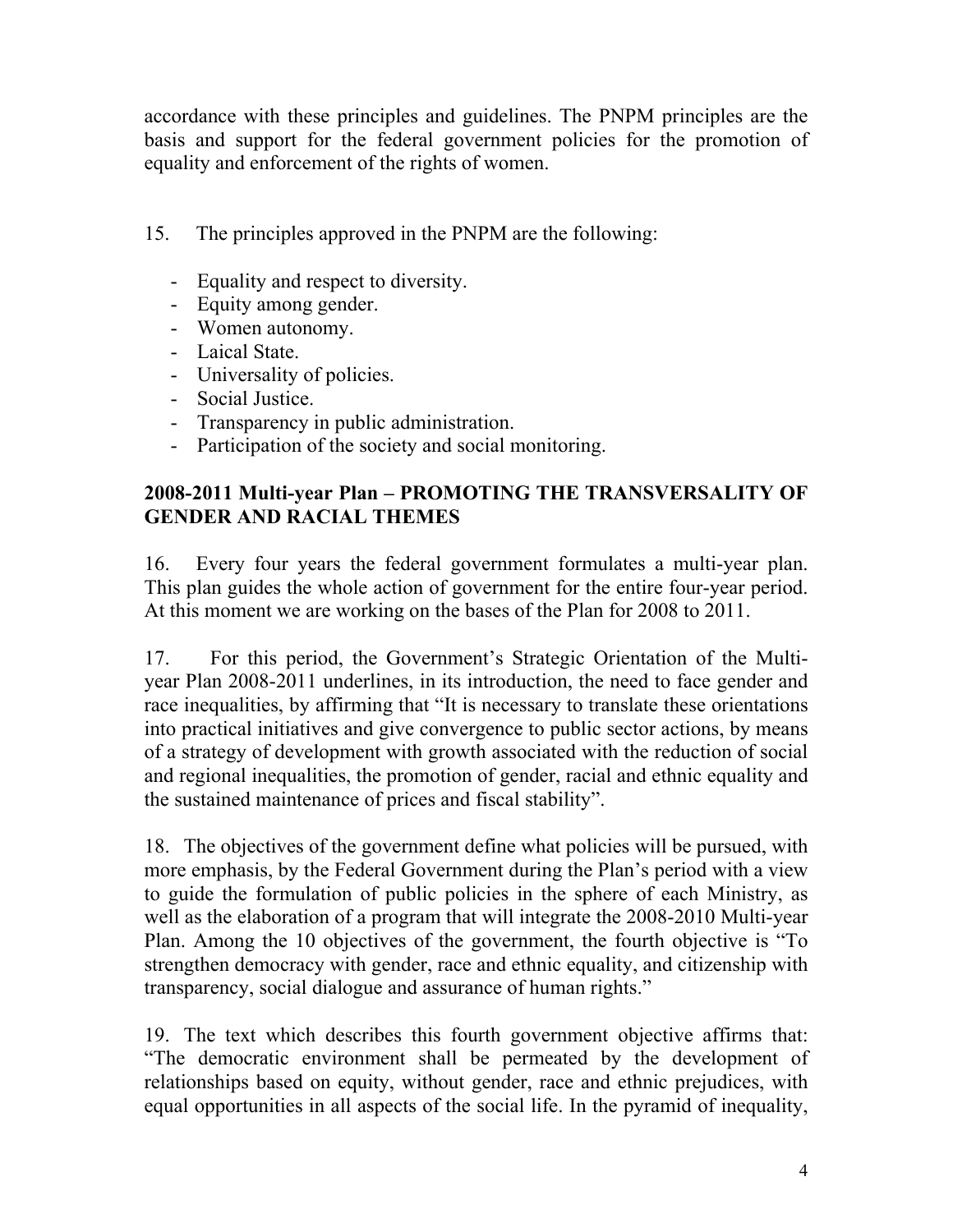black women are on the top, followed by black men and white women. Therefore, the perspective of promoting gender and racial equality must be present at the elaboration, execution and monitoring of all government policies, incorporated as a generating principle of democracy, development and social peace."

20. And it continues: "The gender and race mainstreaming in public policies is based on the idea of elaborating a matrix which enables the orientation of a new vision of competences and holds public agents responsible for overcoming asymmetries in the different spheres of the government. The policies will be really efficient and effective if their differentiated impact on men's and women's lives is taken into consideration and if, in its execution, they allow the equal distribution of their benefits to the whole society. The democratic strengthening of a nation also does not allow any discrimination against people with disabilities, people with a different sexual orientation, young people, the elderly, migrants or any other social group. In addition, it is important that State actions are based on principles of transparency and social control, in order to provide a greater effectiveness in its policies".

21. And concludes: "State actions in the field of human rights must be established both on the improvement of public institutions and in the strengthening of the dialogue with society. All national institutions must be mobilized to promote a culture of peace, to denounce prejudice and to disseminate the value of liberty, of solidarity and respect to others. The strengthening of citizenship also requires the building and consolidation of channels to propagate demands for rights, specially provided by the principles of transparency and social control. Such channels shall be oriented by the public policies, making the society active to revert the picture of iniquity."

22. As a strategy to influence the formulation of multi-year plans of different ministries, the Special Secretariat of Policies for Women submitted a suggestion of sector objectives incorporating the perspective of gender; the theme was welcomed by several government bodies.

### **2008-2011 PPA of the Special Secretariat of Policies for Women**

23. The 2008-2011 Multi-year Plan of the Special Secretariat of Policies for Women is structured into three programs: Citizenship and Implementation of Women's Rights; Preventing and Facing Violence against Women; and Management of Gender Mainstreaming in Public Policies.

24. And into six cluster objectives: 1) Promoting the incorporation of the gender focus in the formulation of policies and the improvement of management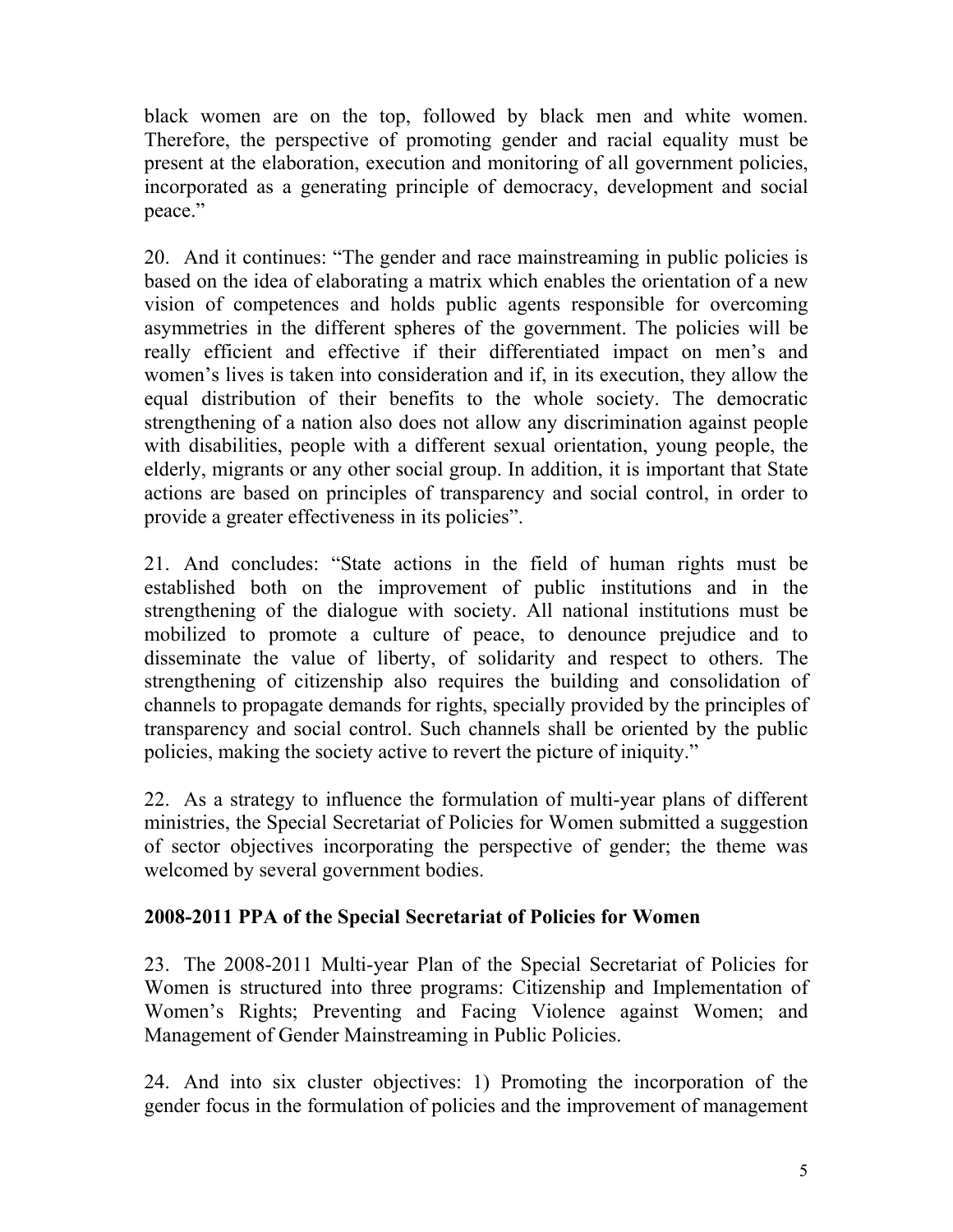mechanisms in all public administration spheres, by contemplating the diversities existing among women; 2) Contributing to the full exercise of citizenship and to the assurance of access to social and economic rights by women, aiming at the reduction of inequalities and discrimination in the gender perspective; 3) Implementing policies in the state sphere that promote the conciliation among home activities and to enable the change of the current sexual division of work; 4) Preventing and facing all forms of violence against women; 5) Promoting a cultural change from the starting point of disseminating egalitarian attitudes and ethical values related to the unrestricted respect to gender diversities and improving the value of peace; and 6) Contributing to expand the exercise of power by women, allowing their participation in all spheres of decision.

# **POLICIES FOR WOMEN**

25. In order to facilitate this constructive dialogue with the Committee, we will emphasize during our presentation some of the important achievements in women policies in our country. The experts of the Committee were able to obtain a detailed report of actions and policies developed in Brazil, based on the 6<sup>th</sup> Brazilian National Report and on the answers to the questions made.

26. With regards to policies for women, one of the great achievements of the first administration was the launching of the National Plan of Policies for Women, elaborated as a result of the democratic process of the  $1<sup>st</sup>$  National Conference of Policies for Women, which directly involved more than 120 thousand Brazilian women, from all parts of the country.

27. The 1st Conference, held in July 2004 under the Coordination of the Special Secretariat of Policies for Women, of the Presidency of the Republic – SPM/PR and the National Council of Women's Rights - CNDM, was an historic landmark for the consolidation of public policies for Brazilian women, providing the basis for the National Policy and the National Plan of Policies for Women.

28. The National Plan of Policies for Women – PNPM establishes directives, priorities and goals to be accomplished by municipal, state and federal governments, and comprises 199 actions, distributed into 5 chapters: women's health; sexual and reproductive rights; facing violence against women; and management.

29. Its implementation, as of January 2005, became a responsibility of several bodies concerned (Ministries of Education, of Health, of Social Development,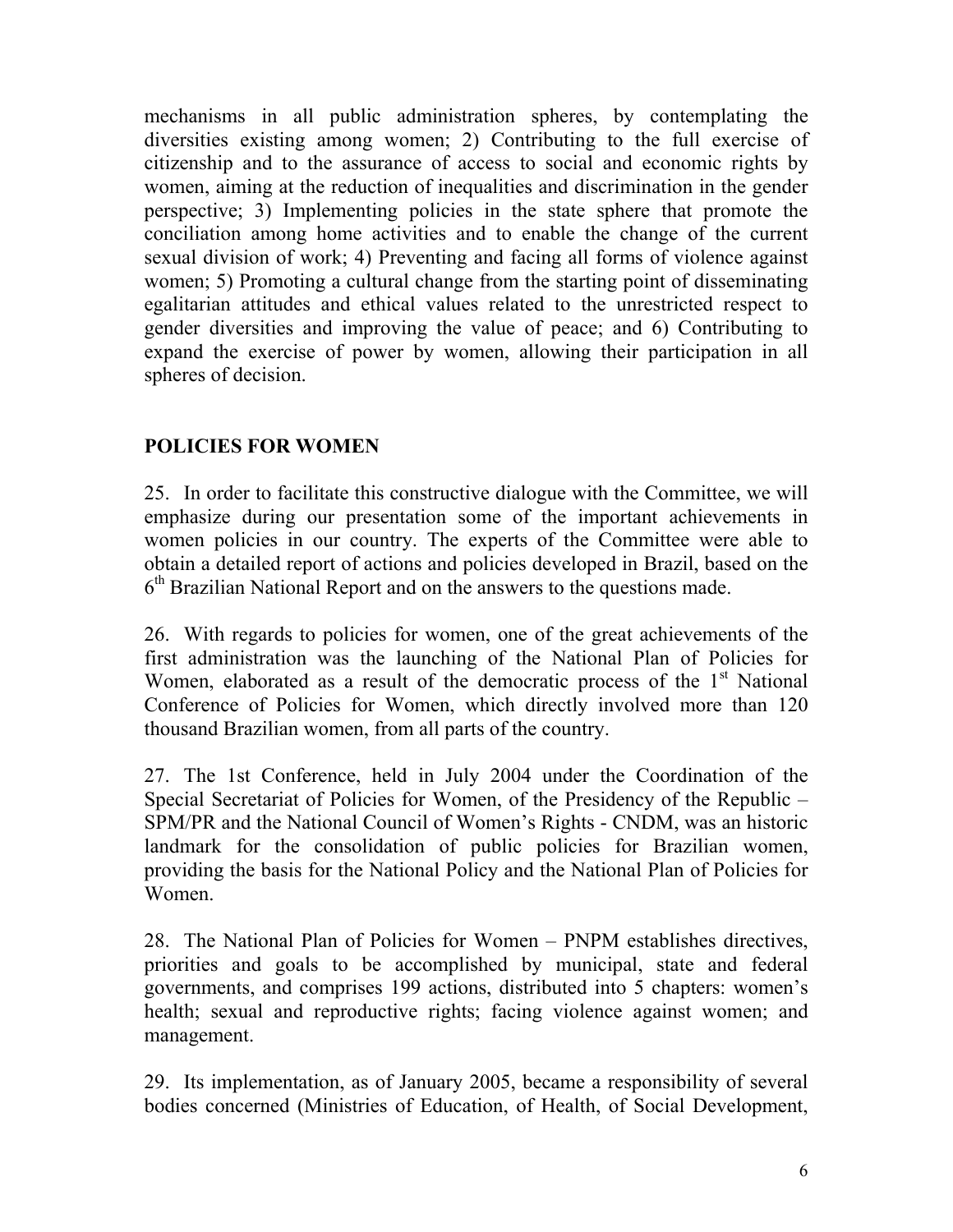Culture, Justice, Work and Employment, Cities, Agrarian Development, Environment, Mines and Energy, Planning and the Special Secretariats of Policies for the Promotion of Race Equality, of Human Rights and Agriculture and Fishery), which demonstrates that it is a Federal Government Plan and not a program only of the Special Secretariat of Policies for Women.

30. The implementation of the PNPM is overseen by the unceasing work of the Committee on the Plan's Articulation and Monitoring, established in April 2005. Eleven ministries are represented at the Committee (Ministry of Education, of Health, of Social Development, Culture, Justice, Work and Employment, Cities, Agrarian Development, Environment, Mines and Energy, Planning), the three Special Secretariats (Policies for the Promotion of Racial Equality, of Human Rights and Agriculture and Fishery) and the civil society, through the National Council of Women's Rights (CNDM).

31. The Monitoring System of the National Plan of Policies for Women entered into operation in 2006 and is available at the site of the Special Secretariat of Policies for Women (www.presidencia.gov.br/spmulheres), showing the results of actions developed by all partner institutions, since the first year the National Plan.

32. For the PNPM effectively reach its destination, a formal commitment for its implementation is required from the state and municipal governments. The balance in July 2007 indicated 303 formal commitments signed, of which 24 with states and 279 with municipalities (20 capital cities).

33. The 2nd National Conference of Policies for Women will soon be held from August 17 to 20 in Brasília. The preparation of this second conference has already directly involved approximately 200 thousand Brazilian women, who have participated in the municipal, regional and state conferences.

34. The second conference will envisage the evaluation of the National Plan of Policies for Women and the discussion of the participation of women in spaces of power. As a result of this process there will be adjustments and improvements to the National Plan of Policies for Women for the period 2008-2011.

### **In the legislative sphere**

35. Important laws have been approved concerning the promotion and defense of women's rights, including 11 decrees, 4 constitutional amendments, 18 laws and 1 complimentary law. Among the decrees, the following ones stand out: No. 6122, of June 14, 2007, assuring unemployed female workers the right to maternity leave paid by the Social Security; and No. 5984, of October 26, 2006,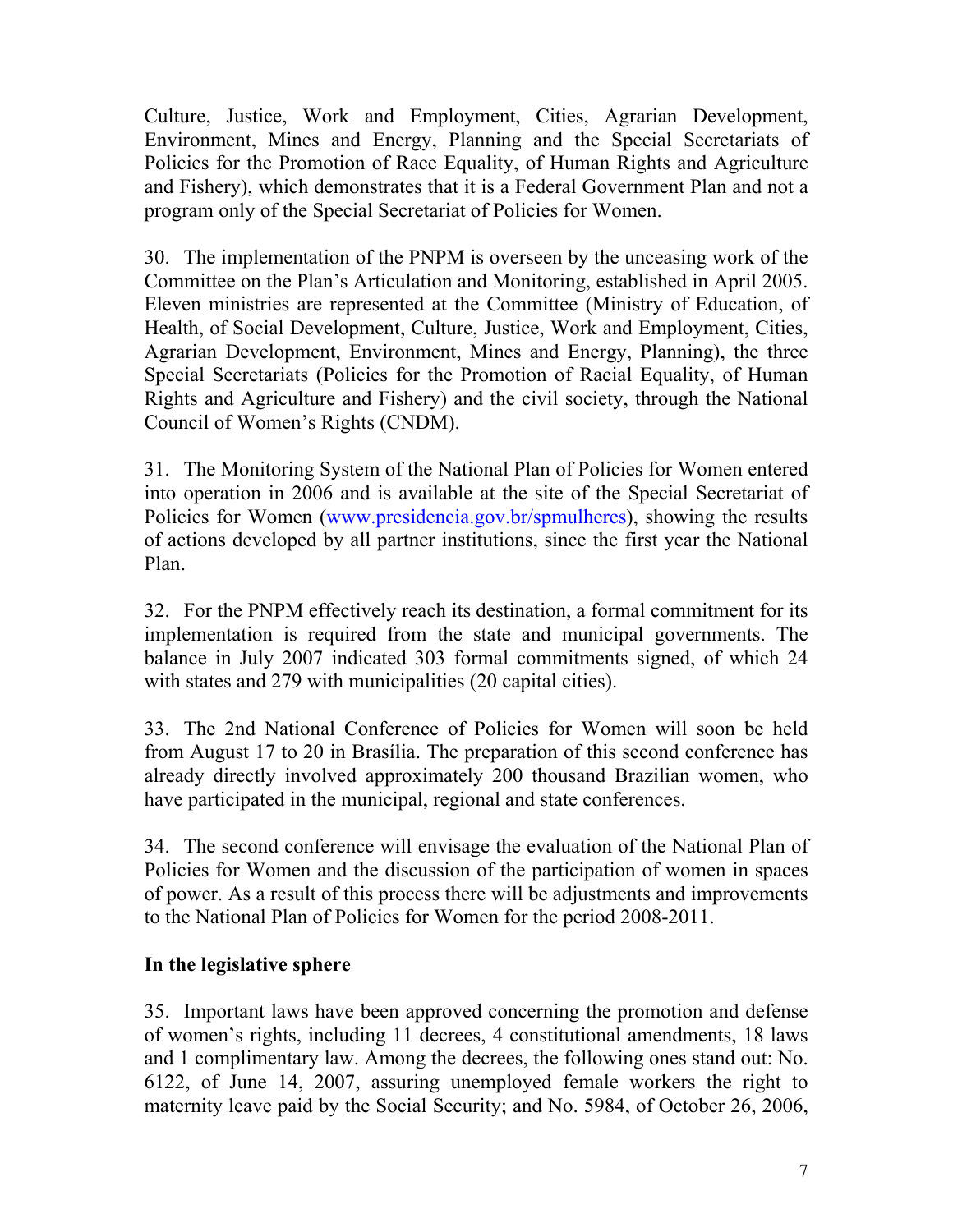approving the National Policy to Fight the Traffic of People and establishing the Interministerial Working Group with the objective of elaborating proposals for the National Plan to Fight the Traffic of People – PNETP.

36. It is also worth calling attention to Law No. 11340 of August 7, 2006, which establishes mechanisms to restrain domestic and family violence against women, and to Law No. 11108 of April 7, 2005, which assures pregnant women the right to the presence of an accompanying person during pre-labor, labor and post-labor in the Public Health System.

37. In the fight of all forms of discrimination against women in the media, in addition to legislative measures adopted by the Brazilian government regarding the process of classification of audiovisual works for television and related media, the Special Secretariat of Policies for Women has developed actions against discriminating propaganda, such as the entities represented at the National Council for Publicity Self-Regulation (CONAR). CONAR recently requested immediate suspension of an advertisement posted in the site Mercado Livre, in which a man put his own wife for sale, under the following justification: "I am selling my wife for reasons that I'd rather make short by saying: I need money". The text described in detail the supposed characteristics of the woman in an offensive, prejudiced and discriminatory manner.

38. In that same area, another successful initiative taken by the Special Secretariat of Policies for Women was against the advertising company Overcom, which, in presenting new products of an Internet provider, utilized an outdoor with a boxer woman, with the following phrase: "Beat her because she likes it".

### **Participation of women in the decision making**

39. The question of political participation of women, or, in other terms, participation of women in the decision making, has been of concern to the Special Secretariat of Policies for Women. We recognize that this is one of the areas that more work needs to be done. That is the reason why this is one of the main focus of the 2<sup>nd</sup> National Conference of Policies for Women.

40. On the issue of women and power, the Judiciary is still the most impermeable governmental organ. We must highly emphasize, though, that today the Federal Supreme Court is chaired by a woman, Minister Ellen Gracie. Moreover, the President of the Republic recently appointed Maria Elizabeth Guimarães to the Military Superior Court. She is the first woman to occupy this post.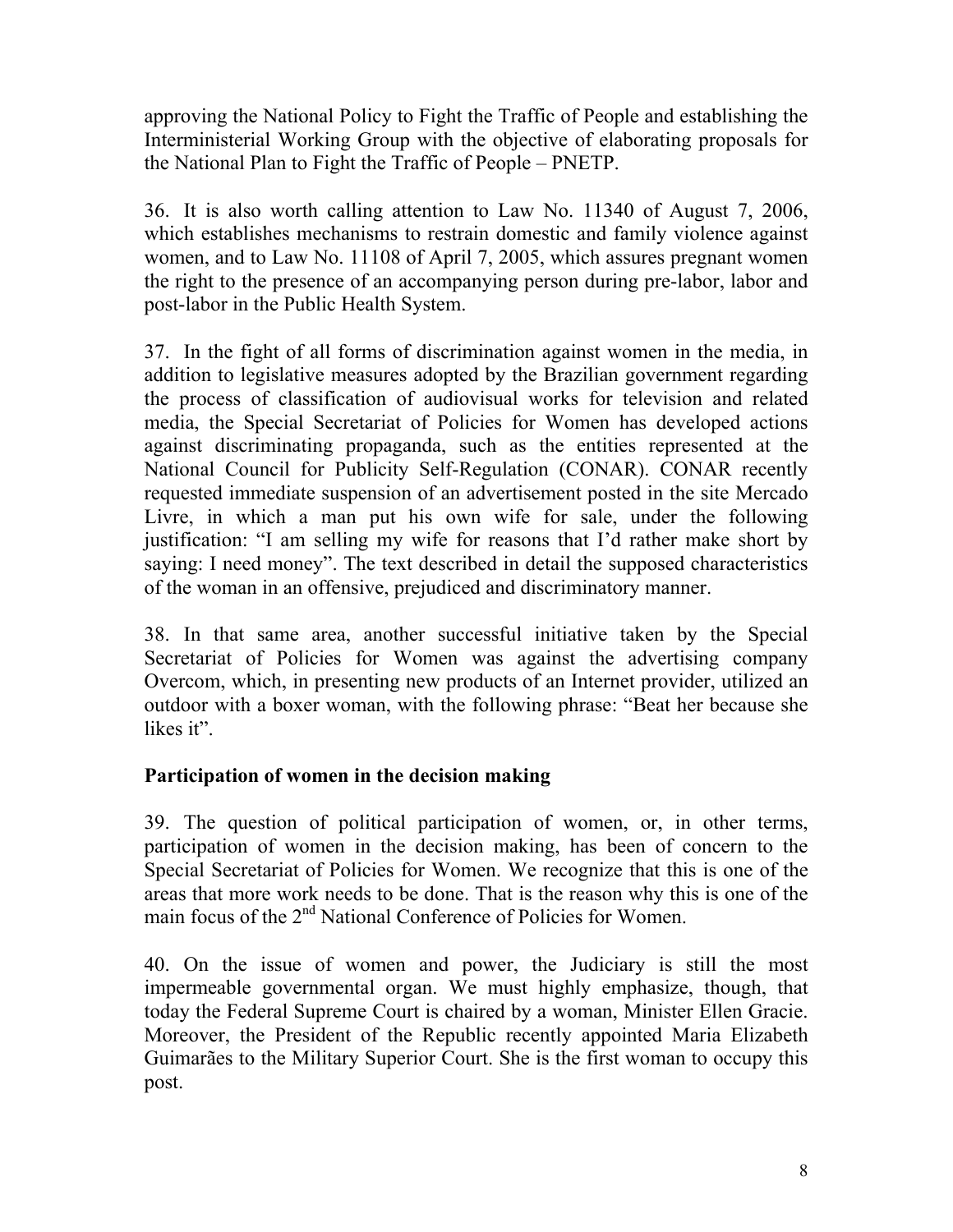41. Although in a very slow pace, the participation of women is increasing in the Judiciary Power. We currently have: in the Federal Supreme Court 2 women (18.18%) and 9 men (81.82%); in the Supreme Court of Justice, 5 women (14.28%) and 27 men (85.72%); in the Labor Superior Court, 4 women (21.04%) and 14 men (78.96%); in the Electoral Superior Court, no woman  $(0\%)$  and e 7 men  $(100\%)$ ; and in the Military Superior Court, 1 woman  $(6.66\%)$ and 15 men (93.44%).

42. At the international level, it is important to mention the recent appointment of Ambassador Maria Luiza Viotti, who is honoring us with her presence here, as the Permanent Representative of Brazil to the United Nations.

43. Apart from its specific mandate, the National Council of Women's Rights (CNDM) is also devoted to the strengthening of the councils on women's rights in the Brazilian states and municipalities. For such purpose, the CNDM tries to strengthen its interaction with the existing councils, by informing on its activities, meeting the requests received and elaborating a data base with the statistical information collected. In 2003, there were 90 Municipal Councils and 20 State Councils. According to the CNDM's Secretariat, there are currently 205 registered Councils: 24 State Councils (including the recently established State Council of Women's Rights of the Amazon) and 181 municipal councils. The State Councils of Pernambuco, Rondônia and Sergipe are in the process of being established.

44. The implementation of the multi-year plan was strengthened by the establishment of governmental bodies of policies for women, which, during the period from 2003 to 2007, increased from 13 to 155 bodies, 14 of which are at the state level and 141 are at the municipal level (19 in capital cities). They are permanently in contact among themselves, as well as with the federal government, through the National Forum of Governmental Bodies, whose latest meeting was held in November 2006.

### **Education and Research**

45. In the area of education, I wish to emphasize the Program "Gender and Diversity in School", designed by the Special Secretariat of Policies for Women and implemented in partnership with the Ministry of Education (through its Secretariat of Continuing Education, Literacy and Diversity, Secretariat of Distance Education), Special Secretariat of Policies for the Promotion of Racial Equality, British Council and State University of Rio de Janeiro.

46. The main purposed of the Program is to provide training to teachers from 5th to 8th grades of junior high school on gender issues, ethnical and racial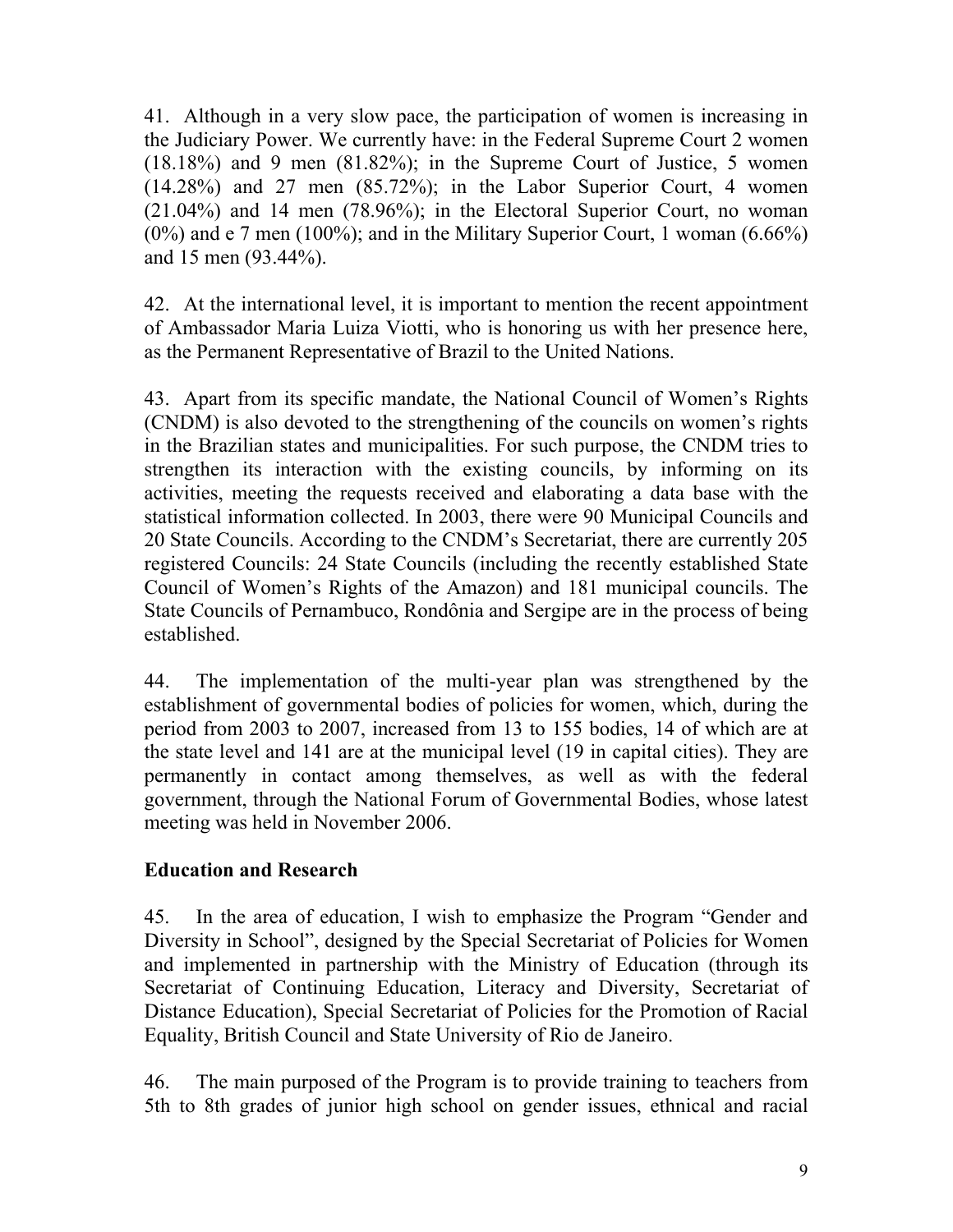relationships and sexual orientation, using a teaching methodology at distance and dealing with those issues in a transversal manner, with focus on the gender issues. The pilot project, implemented during the period of March to September 2006, involved 6 municipalities from the five regions of the country and counted with the participation of 1,200 teachers. It was successfully completed, as the drop out figures did not exceed 19% of the enrolled students.

47. Another important program is the "Woman and Science". This Program was elaborated with the objective of supporting current research programs and stimulating the elaboration and dissemination of new knowledge on gender relations, women and feminisms. The Program is implemented in partnership with the Ministry of Science and Technology, the national Council of Scientific Development, Ministry of Education and UNIFEM, and comprises three types of incentives: a public notice of research, the Building Gender Equality award and the National Meeting of Research Nucleus and Groups – Thinking Gender and Science.

48. The Special Secretariat of Policies for Women initiated in 2004 a partnership with the agency responsible for the elaboration of Government's official statistics – the Brazilian Institute of Geography and Statistics (IBGE). IBGE is Brazil's main data and information provider. It meets the needs of several sectors of the civil society, as well as the federal, state and municipal government bodies.

49. At first, the need to produce and disseminate data to support to decision making process in the area of public policies oriented towards gender equality, as well as the interest of social movements and other sectors of the society on relevant aspects of the gender relationships, resulted in the establishment of the National System of Gender Information – SNIG – with data collected in the 1991 and 2000 Demographic Censuses.

50. With the purpose of expanding the scope of such partnership, and considering the need of monitoring and evaluating the demands of statistic information on gender and the use of time, it was decided to establish, within the IBGE's sphere, the Technical Committee on Gender Studies and Use of Time, with the purpose of influencing the different programs developed by the Institute, elaborating a proposal of Research on the Use of Time, discussing the insertion of gender profile in the next Demographic Census (2010) and producing quality indicators and information on the situation of women in Brazil, in the perspective of gender relationships.

51. So far (July 2007), the Special Secretariat of Policies for Women produced 42 publications, among other the National Plan of Policies for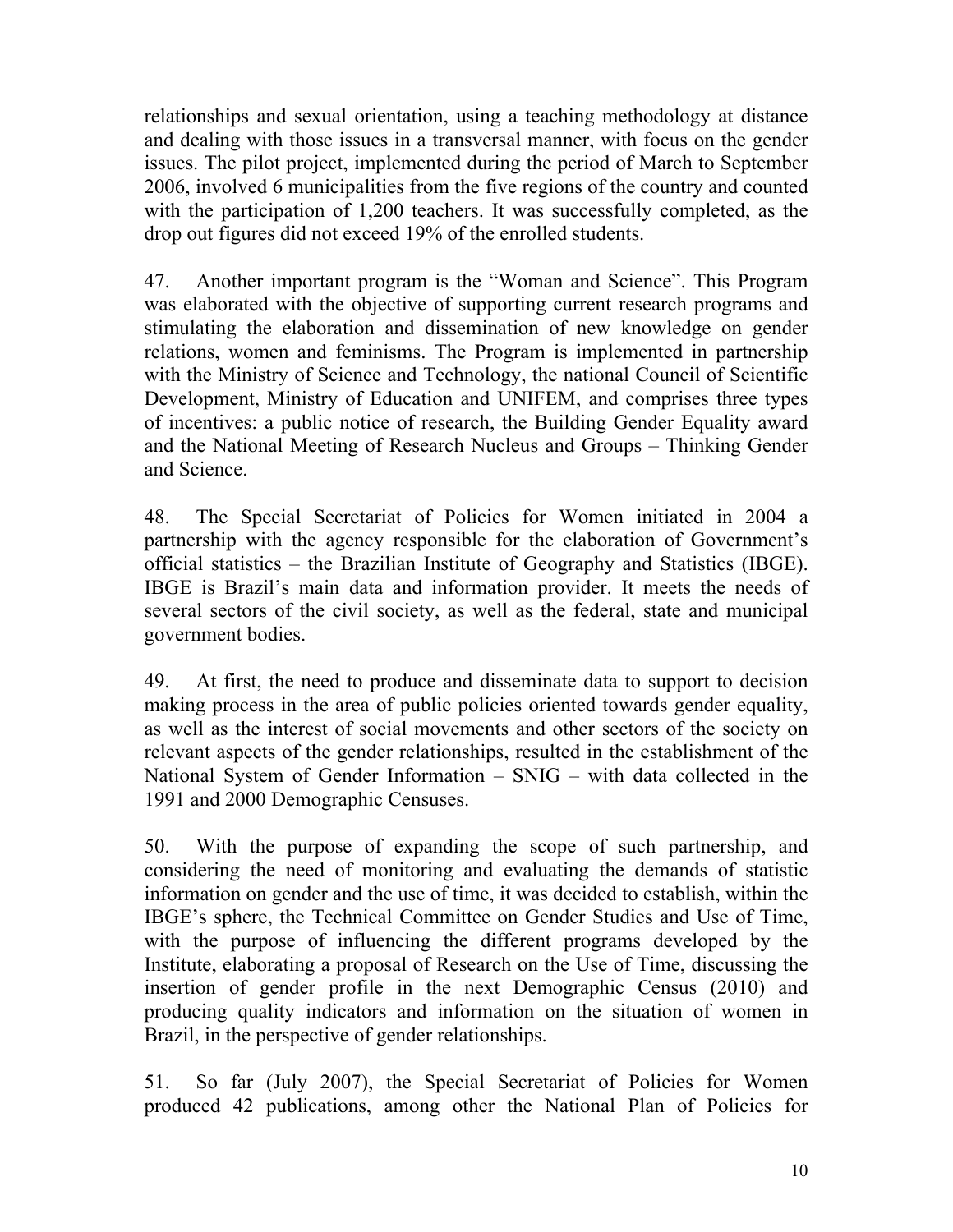Women, the Report on the Implementation of PNPM/2005, Participation of Brazil in the 29<sup>th</sup> Session of the Committee on the Elimination of Discrimination Against Women – CEDAW; Management/activities reports; Documents – basis for the realization of the  $1<sup>st</sup>$  and  $2<sup>nd</sup>$  National Conferences of Policies for Women; texts for the training of professionals and women on the gender theme and on the implementation of public policies for gender equality; products of programs implemented by SPM,(like the volumes containing the papers and scientific articles prizewinning at the  $1<sup>st</sup>$  and  $2<sup>nd</sup>$  Award Building Gender Equality, in the ambit of the Woman and Science Program); studies on themes of interest to the implementation of the gender policies.

### **Labor and equal opportunities**

52. On this area, the Gender Pro Equity Program must be highlighted. The Program was launched in 2005 and implemented as of 2006. Its objective is to promote equal opportunities among men and women within the business environment through the granting of a seal to the organizations that adopt concrete measures for the promotion of equity/equality within its field of action. The first edition (2005/2006) of the Program was devoted only to the public corporations and was implemented by large corporations from the electricity, banking, communication and agricultural sectors.

53. The closing of the first edition of the Program and the granting of the Gender Pro-Equity Seal occurred in December 2006. It was implemented by a group of 11 selected corporations: Caixa Econômica Federal, Eletronorte, Electric Power Researches Center, Companhia de Geração Térmica de Energia Elétrica, Companhia Energética de Alagoas, Eletrobrás, Eletronuclear, Eletrosul, Furnas Centrais Elétricas, Itaipu Binacional and Petrobrás.

54. The second edition of the Program, initiated in 2007, was extended to private sector organizations and other public institutions (in addition to state companies), and received the adhesion of 50 corporations. Although there is a greater diversity among the categories of organizations, the electric power sector is still the most represented one. The participation of 3 Municipal City Halls must be remarked: São Luiz/MA city hall; Paulo Afonso/BA city hall and Quixadá/CE city hall.

55. In order to implement the guidelines of the chapter on the Autonomy and Equality in the Labor Market and Citizenship, of the National Plan of Policies for Women, the Program "Rio: Woman Work and Entrepreneurship" was launched in 2007, through a partnership under the umbrella of the Technical Cooperation Agreement between the Federal Government (Special Secretariat of Policies for Women, Ministry of Labor and Employment, Ministry of Social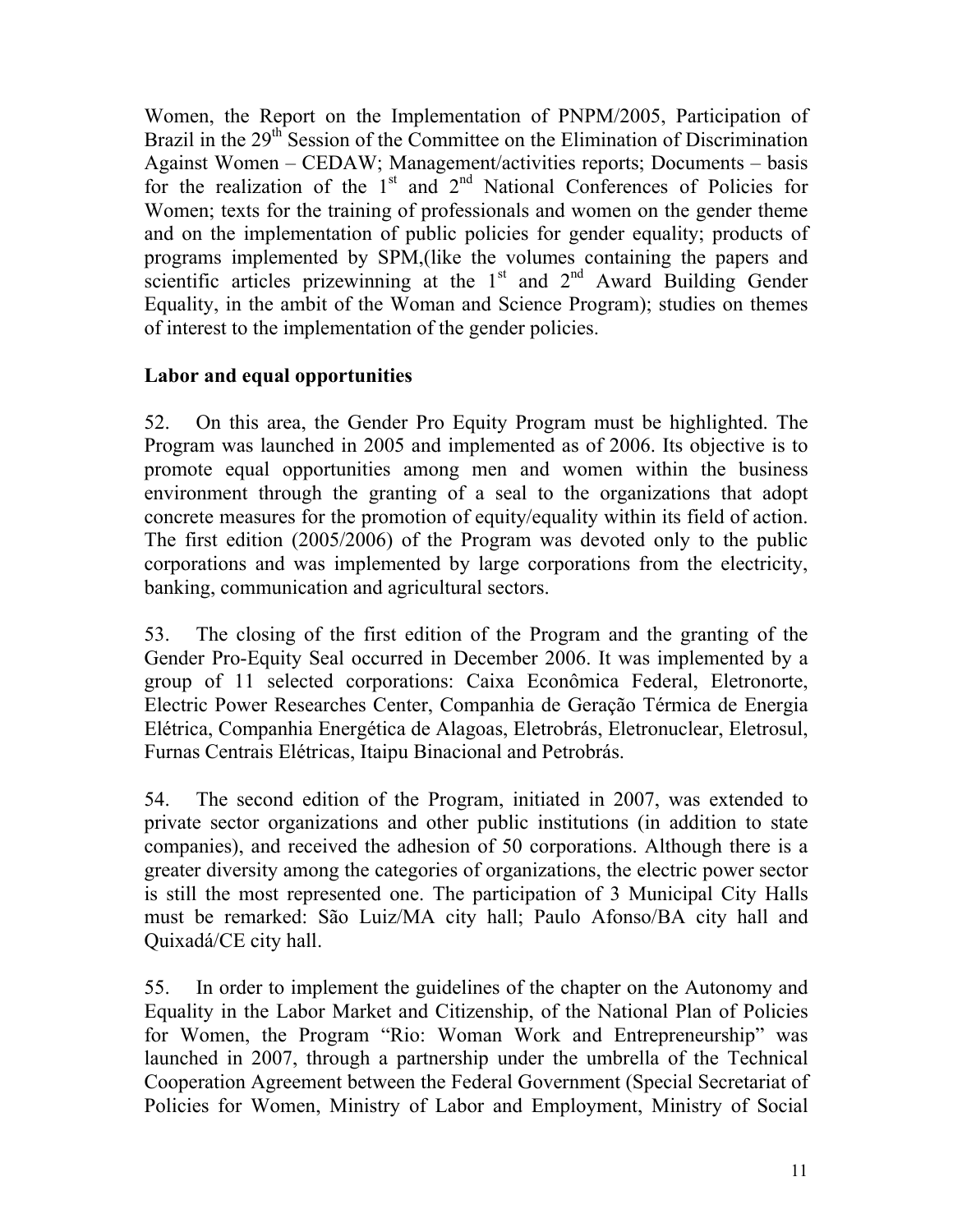Development) and the Government of the State of Rio de Janeiro (State Secretariat of Social Assistance and Human Rights and State Secretariat of Labor).

56. The main objective of the Program is to significantly change the interrelation in the processes for local development and the vulnerability factors that influence the general life of women, particularly the poor and the extremely poor women, as regards the productive environment, the women's economic and financial autonomy and the posts they occupy in the labor market.

57. Another important factor is the participation of Special Secretariat of Policies for Women in the National Social Security Forum, established on March 7, 2007. It has as its main points for discussion: i) Long term reform; ii) Social Security diagnosis; iii) New financing forms. The Special Secretariat of Policies for Women has been participating in the Forum in order to expand the presence of women in the Social Security system and to ensure the already conquered rights.

### **Rural women**

58. Another relevant action, included in the PNPM and developed by the Ministry of Agrarian Development, in a partnership with the Special Secretariat of Policies for Women, is the Rural Female Workers Documentation Program. During two years (2004 and 2006), 556 meetings were held in 684 Brazilian municipalities for the issuance of documents. So far the Program have emitted 360 000 documents which benefited 189 000 women. The Special Secretariat of Policies for Women made available a pro-documentation campaign, broadcasted by the local radio stations through a radio program called MULHERIO.

59. With regard to the extension of credit to rural workers, in the 2003/2004 rural year (from July to June of the next year) until April 2007 (2006/2007 rural year), a significant increase was noticed, either in the number of contracts, or in the volume of resources. 18 554 contracts were signed, which represented a total amount of R\$117 470 000 in credit granted.

60. It is important to remark the increase in the access of woman to all lines of rural credit. In 2001/2002, the percentage of woman who acceded to credit was 10.41%; in 2005/2006, it represented 25.58%.

### **Health**

61. In this area, it is important to underline the Women Health Integrated National Policy, which was elaborated with the collaboration of civil society. It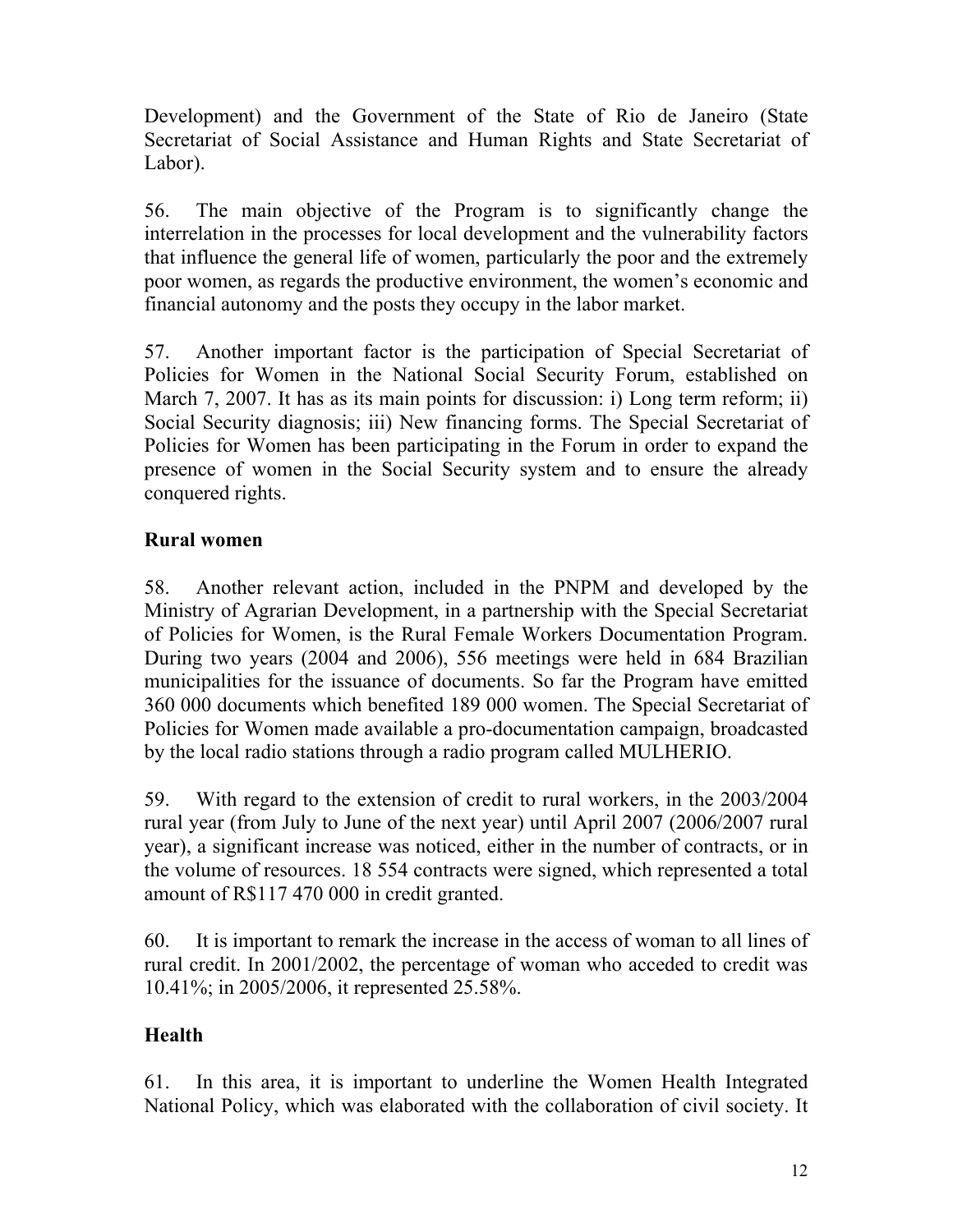was conceived in the 1980's and introduced a new paradigm in women health assistance.

62. We must also emphasize the National Policy for Sexual and Reproductive Rights and the measures contained in Family Planning, which were launched by President Luiz Inácio Lula da Silva, on May 28 of this year, in partnership with the Ministry of Health.

63. The announcement was made in the Women's Health International Day and during the  $6<sup>th</sup>$  plenary meeting of the National Commission for the Monitoring and Evaluation of the Implementation of the National Pact for the Reduction of Maternal Mortality. This National Pact is recognized by WHO as a innovative strategy of social mobilization to achieve the Millennium Development Goals (MDGs). All 27 states had signed the agreement.

64. The Family Planning program will reduce the number of clandestine abortions in the country, as well as the cases of undesired pregnancy. Its actions foresee the inclusion of vasectomy in the National Policy on Elective Surgeries and of contraceptives at lower prices at pharmacies and drugstores accredited by the *Programa Farmácia Popular do Brasil*. This is possible due to a subsidy of the Federal Government of circa 90%. The contraceptives package may cost between R\$0.30 and R\$0.40. The total amount spent with contraceptives had increased from R\$7 to 100 million.

65. The dissemination of information about these methods will also be expanded through a campaign and distribution of educational material with all the contraceptive methods. With such policy, women will have more access to the tubal sterilization (surgery for tube tying) at public hospitals. In 2002, there were only 268 institutions able to make tubal sterilization. Now, there are 1564 accredited services.

66. The government's objective is not to control the births but to ensure sexual and reproductive rights through a policy aiming at giving to each citizen the right to decide if he/she wants to have children, how many he/she wants to have and at what interval.

67. Also in the health area, we must mention the launching of the Integrated Plan for Fighting the Feminization of HIV/AIDS and other STDs, in partnership of the Special Secretariat of Policies for Women and the Ministry of Health. For its implementations, the Plan has the support from the United Nations Population Fund (UNFPA), the United Nations Children's Fund (UNICEF) and the United Nations Development Fund for Women (UNIFEM).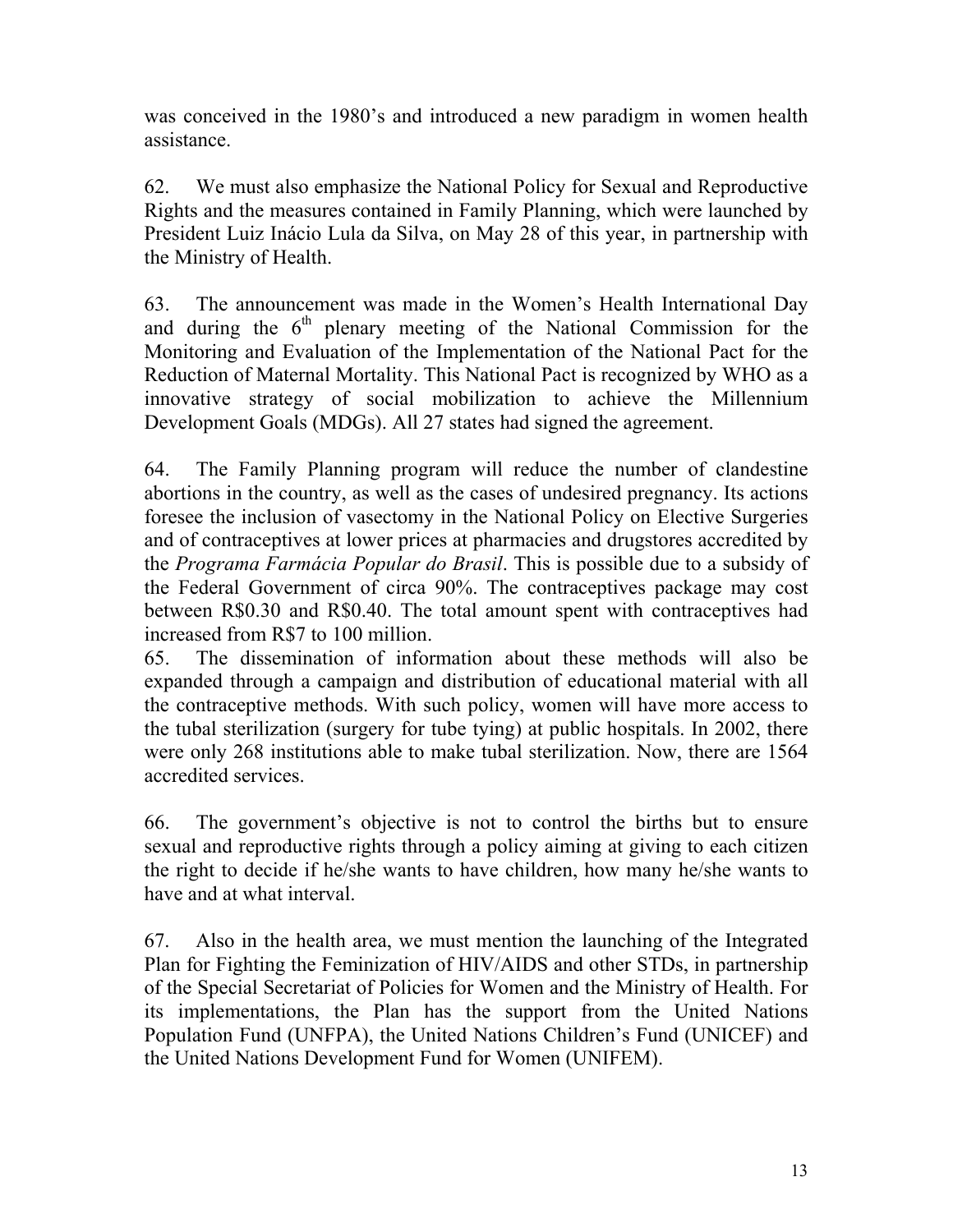68. The Plan is the result of an intersectorial articulation and has as its fundamental element the fighting of the multiple vulnerabilities which contribute for the Brazilian women to be more susceptible to the infection by HIV and other sexually transmissible diseases. In recent years, the main knowledge in the fight of epidemics is that we must consider the social, economic and cultural elements that give structure to the inequality between men and women. The domestic and sexual violence against women and girls and the discrimination based on race, ethnicity and sexual orientation are expression of such inequality.

69. The establishment of these new programs in the prevention of sexually transmitted diseases aims primarily at incorporating a gender perspective and ensuring of human rights of every people, which are fundamental elements in the reduction of the vulnerabilities and of the occurrence of infections caused by unprotected sexual relations.

70. The Plan aims also at guiding the establishment and implementation of programs at the federal, state and municipal levels. Its main objective is the promotion of sexual and reproductive health through the development of intersectoral actions capable of accelerating the access to the prevention products, to the diagnosis and treatment of sexually transmissible diseases and of AIDS, for women at all regions of the country.

71. It is important to note the development and recent implementation of a special policy for Afro-descendant woman. The ministry of health also pays special attention to lesbians, as well as indigenous and rural women.

#### **Violence against women**

72. In the area of violence against women, the important point was the enactment of Law No. 11340, of August 7, 2006, defining policies for fighting violence against women.

73. At the end of July, the Maria da Penha Law will complete ten months since its adoption. During this short and intense period in force, some positive impacts on the society can be already noticed. The first effect relates to the growing number of services that compose the Women's Assistance Network. The country has currently 96 Centers of Reference, 65 shelters and 396 Police Stations Specialized in Assistance to Women.

74. In addition to these services, the establishment of Courts or Circuit Courts on Domestic and Family Violence against Women with civil and criminal competence is noteworthy, as well as the Public Defense Units for Women, as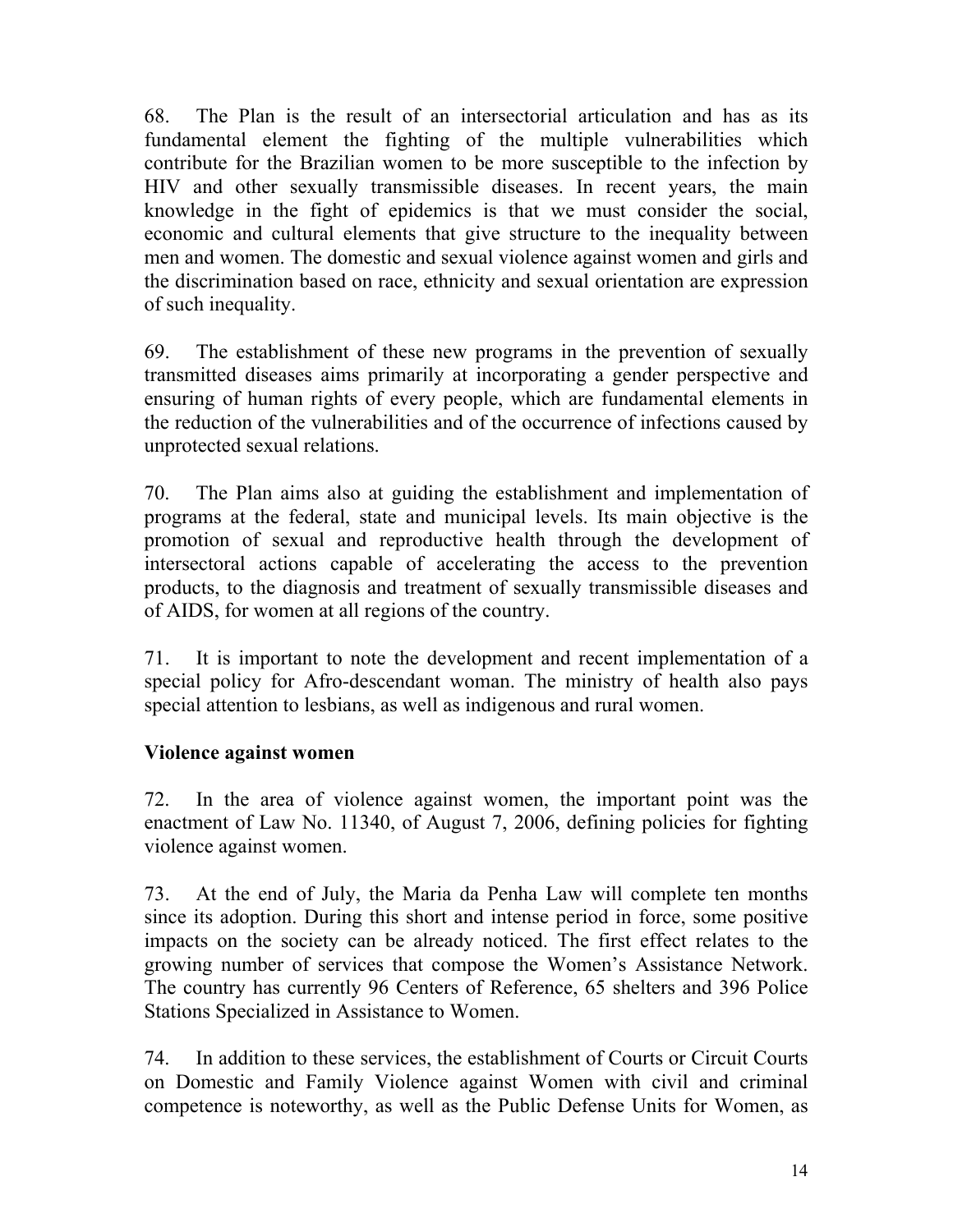determined by the Maria da Penha Law. Today, there is a total of 139 Courts and/or Circuit Courts countrywide and 15 Public Defense Units for Women. With regard to the courts, an observation should be made. In the State of Rio de Janeiro, 99 of them are the former Special Criminal Courts (JRCS) changed into Courts of Domestic and Family Violence against Women (JVDFM). If on one hand this transformation shows an openness for innovations proposed by the Law, on the other hand we must consider the potential risks represented by the reproduction and in continuity of old models for handling the violence against women, derived from resistances to innovations

75. Great resistance is due to controversies over the interpretation of the Law regarding the possibility of abandoning the process. In that sense, stands out the recent innovative decision from the Court of Justice of the Federal District and Territories. Its opinion in favor of the appeal against the filing of a process based on Maria da Penha Law, serves as a model and a reference to other states.

76. Another innovation introduced by Maria da Penha Law is the emphasis on the policy of prevention of violence against women. Such prevention implies the promotion of knowledge about the phenomenon of violence against women, either through the production of researches and statistics (as provided for in art. 8), or the inclusion of statistics on the phenomenon on the data base of official bodies (pursuant to art. 38). The need for such knowledge is due to the identification of the assistematicity and of the non uniformity of data on the violence against women.

77. It is expected that this picture can be improved with the creation of the Observatory on the Monitoring of the Implementation and Application of Law No. 11340/2006 (Maria da Penha Law). In May 2007, it was announced the Consortium that won the bidding for the implementation of the Observatory, comprising nine academic institutions and non-government organizations from all five Brazilian regions.

78. The project's general coordination is with the Nucleus of Interdisciplinary Studies about Woman at the Federal University of Bahia, representing the Northeast region. At the North Region is the Group of Studies and Researches Eneida de Moraes about the Woman and Relationships and Gender at the University of Pará; at the Center-West Region, the AGENDE – Action in Gender, Citizenship and Development and the Nucleus of Studies and Research on Woman at the University of Brasilia; at the Southeast region, the CEPIA – Citizenship, Study, Research, Information and Action and the Nucleus of studies on Public Policies on Human Rights at the Federal University of Rio de Janeiro; and lastly, at the South region, the Plural Women's Collective (*Coletivo Feminino Plural)* , the Themis – Legal Advisory and Gender Studies and the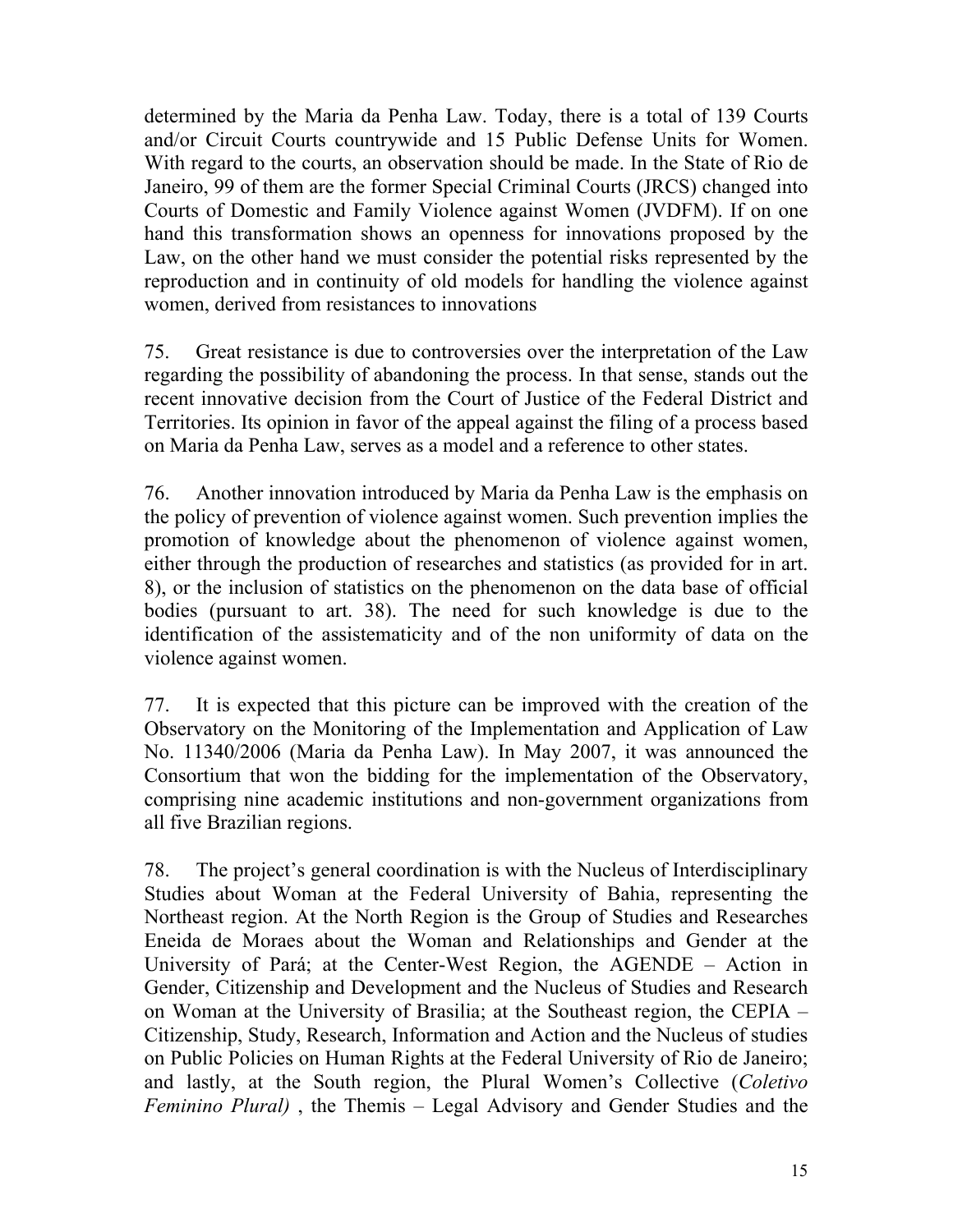Interdisciplinary Nucleus of Studies on Women and Gender at the Federal University of Rio Grande do Sul.

79. In addition to these institutions, three important feminist organizations participate in the Consortium: the Feminist Network of Health (Brazilian Feminist network of Health, Sexual Rights and Reproductive Rights), Redor (Network of Women's Studies Center in the Brazilian Northern and Northeast Regions) and CLADEM (Latin-American and Caribbean Committee for the Defense of Women's Rights – CLADEM/Brazil).

80. The Special Secretariat of Policies for Women has already transferred the first part of the funds for the implementation of the Observatory, which shall be launched on September 21, 2007, during the celebration of the first anniversary of the Law. The Observatory shall improve the social control of the application of the Law, by providing the civil society information on the situation of violence against women.

81. Notwithstanding the difficulties of the present situation of violence against women, we may have some ideas on the impact of the Law along the ten months from its adoption.

82. Through different mechanisms, such as the Ombudsman of the Special Secretariat of Policies for Women, the help line (Call 180) and the contact with those responsible for it, we may notice two important movements: the first one, a retraction and reduction of the demand in a first instance, due to the lack of information, neither from the claimants nor from the operators of the law; and secondly, a progressive and significant increase in the demand for actions on information, dissemination and building of partnerships among the different professionals of the services that comprise the Assistance Network to Women.

### **Women's Trafficking and Sex Abuse and Exploitation**

83. The National Policy for Fighting Trafficking in Persons, through Decree number 5948, of 10/27/06, was also approved in 2006 by the Federal Government. The decree strengthens the operations of the police at the borders, at ports, airports, highways and bus and train terminals. The policy established integrates actions in the areas of Justice and Public Safety, External Relations, Education, Health, Social Assistance, Promotion of Racial Equality, Work and Employment, Agrarian Development, Human Rights, Promotion of Women's Rights, Tourism and Culture. It establishes the notion that fighting traffic must be a transversal action.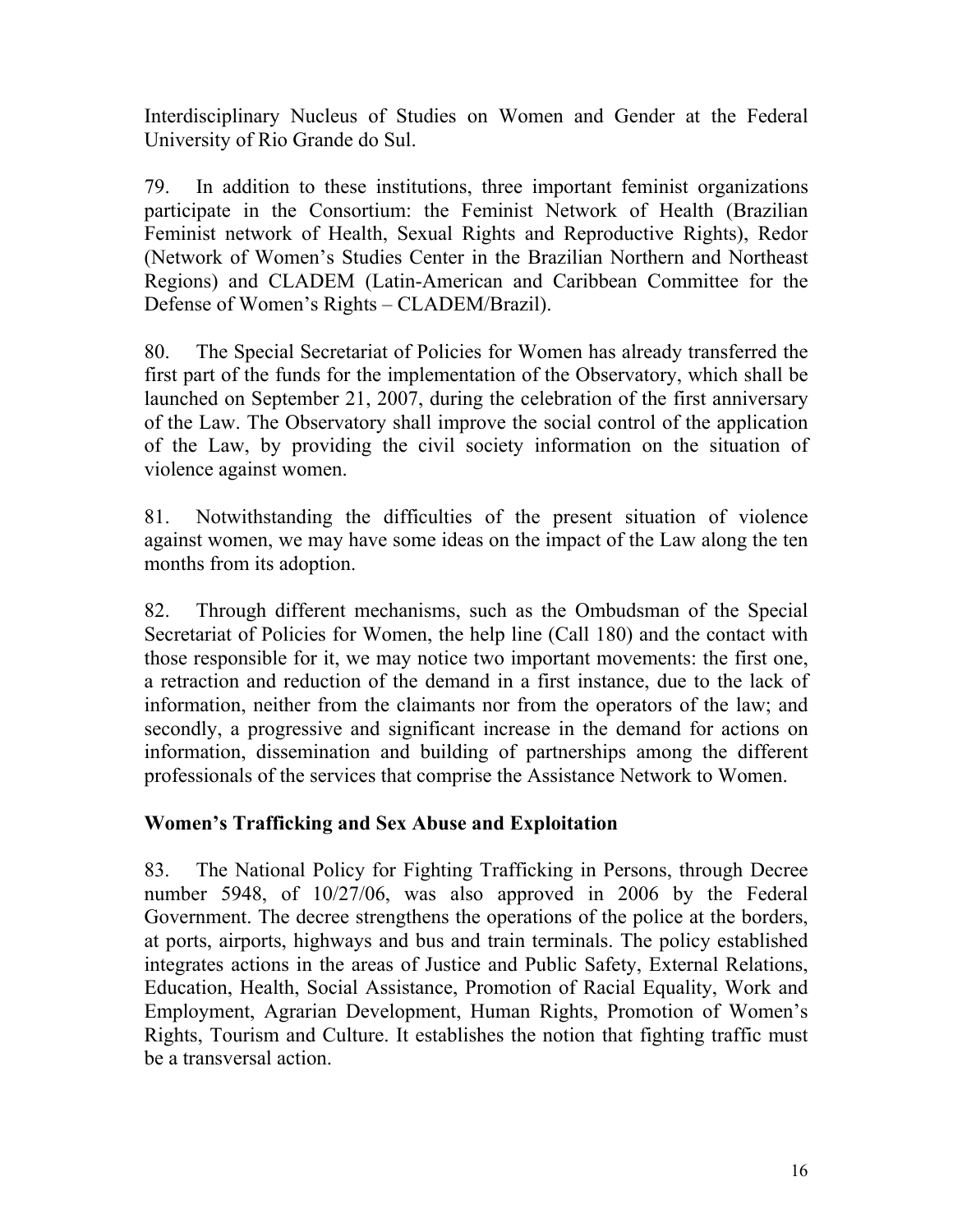84. Another important action was the establishment of the professional capacity building on the prevention and repression of traffic and on the assistance to the victims. All actions are being organized under the national Plan for Fighting Traffic, elaborated by an interministerial working group under the coordination of the Special Secretariat of Policies for Women, the Special Secretariat of Human Rights and the Ministry of Justice.

85. In the context of the new policy, the Special Secretariat of Policies for Women is responsible for: qualifying the professionals of the network for the assistance to trafficked women; encouraging the rendering of services at the Centers of Reference; supporting projects of professional qualification for the income generation; supporting non-sexist education programs, projects and actions; and encouraging the discussion about the structural elements that facilitate trafficking.

86. The National Plan is being elaborated through a process that relies on a strong participation of the civil society, which ensures that the final product will belong to all, and all will be committed to it. This process, however, cannot be too hasty, and should take a couple more months to be concluded.

87. Brazil deals with the issue of child sex abuse and exploitation in a completely integrated approach. One of the main strategies is based on a methodology that articulates and builds capability of local public services within the municipalities where the problem is acute. This methodology creates a network that involves health, education, social work and even public safety agents, preparing all of them in the specificities that this kind of crime requires.

88. The toll-free number made available by the Federal Government for child abuse reporting has had a 300% surge in the average number of cases reported daily, in the last 4 years. Among those, 87% of the reported victims are female. The number is particularly strong in the "siga bem criança", a program designed to raise the awareness of truck drivers, a strategically large and mobile community in Brazil. Shortly a "siga bem mulher" will be launched.

### **GENERAL POLICIES – CONSOLIDATING INFRASTRUCTURES**

### **Growth Acceleration Program - PAC**

89. With regard to the Government's broader policies, it is worth mentioning the launching, in March this year, of the Growth Acceleration Program (PAC), a set of 50 actions involving investments in the amount of R\$503 billion in the country's infrastructure, including the in areas of transportation, energy,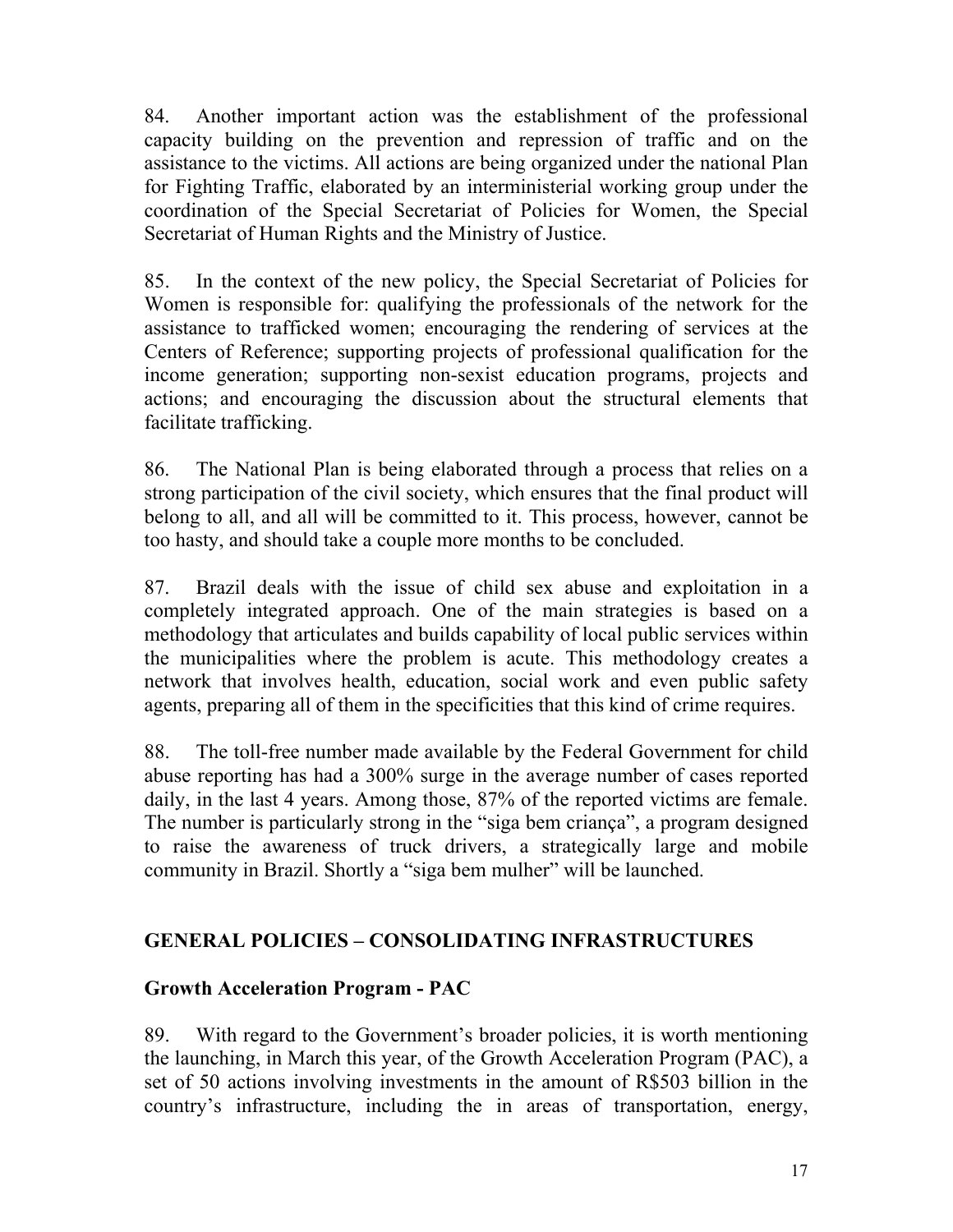sanitation, housing and hydric resources up to 2010. Without compromising the economic stability achieved, the actions aim at accelerating the country's growth and generate more jobs and income and reduce regional inequalities. The Program also includes stimulation to credit and financing, tax reduction and improvement of the legislation, among other fiscal actions.

90. During President Lula's first mandate, the Federal Government's economic policy succeeded in stabilizing the economy and building the grounds for growth as a result of income distribution. As a consequence, a significant improvement in macroeconomic and social indicators occurred between 2003 and 2006. The economic policy challenge for 2007-2010 is to take advantage of the favorable historical moment to stimulate growth of the GDP and in the number of jobs, by enhancing social inclusion and improving the country's income distribution.

91. The Program's actions and goals are organized under a wide set of investments on infrastructure and a group of actions for the encouragement and facilitation of private investments. The program also provides an improvement in public expenditure quality, with the contention of the growth in current expenditures and improvements in the public management of both fiscal and social welfare and security budgets.

92. The set of investments is organized as follows: logistics (highways, railroads, ports, airports and waterways); energy (electric power generation and transmission, oil and natural gas, and renewable fuels); and social and urban infrastructure (sanitation, housing, urban transportation, Light for All and water resources). The Program is the largest strategic program of investments in Brazil of the last four decades.

### **Education Development Plan – PDE**

93. In the area of education, the Education Development Plan (PDE) was launched in April this year. The Plan's priority is basic education with quality, on the understanding that investing in basic education means investing in career and technical and higher education, since they are linked directly or indirectly. It also means involving parents, students, teachers and managers in initiatives aimed at the success and the permanence of students at school.

94.The establishment of a national base salary for teachers (currently, more than 50% of those professionals earn under US\$ 400.00 for 40 hours of work per week); improved access of educators to university; the installation of computer laboratories in rural schools; the organization of a Portuguese Language Olympics, similar to the already existing Mathematics Olympics; assured access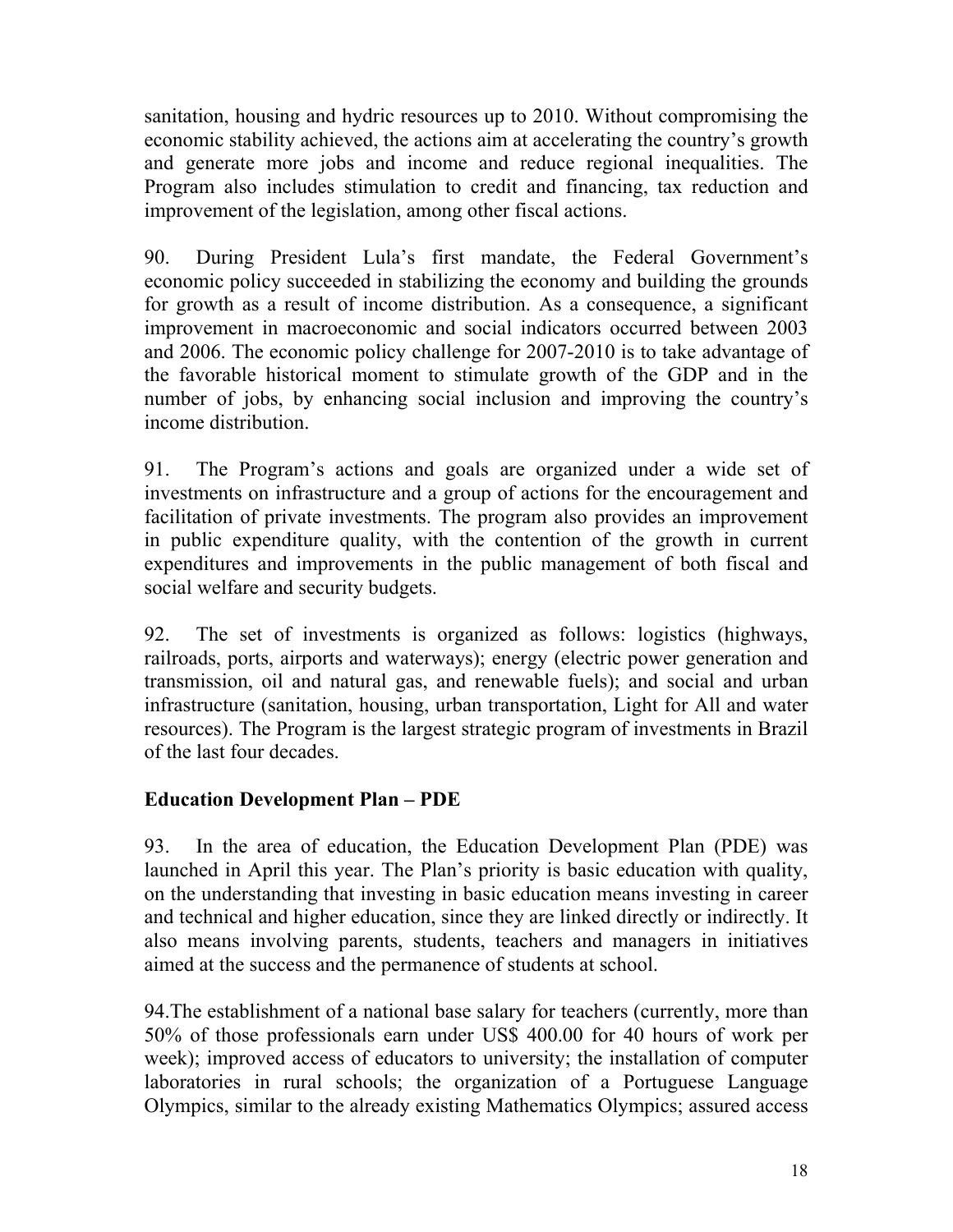to electric power by all public schools; improved school transportation for students living in rural areas and attention to students' health, are other actions developed by the Plan.

95. In the area of career and technical education, the main initiative of PDE is the establishment of federal institutes for professional, scientific and technological education. Such institutions will hopefully operate as centers of excellence in the education of professionals of several areas of economics, as well as of teachers for public schools. The institutes will be installed in towns of regional reference, so they may contribute to the development of surrounding communities and help to solve the problem of lack of teachers in disciplines such as physics, chemistry and biology.

96. The Plan includes quality goals for basic education. This helps schools and States' Secretariats of Education to become organized in order to meet the students' needs. It also creates a background on which families can rely to demand better quality in education. The Plan also foresees monitoring and assistance to municipalities with low educational indicators.

#### **Fund for the Development of Basic Education and for the Valorization of Education Professionals (FUNDEB)**

97. Also in the area of education, the President of the Republic Luiz Inácio Lula da Silva approved Law No. 11494/2007, last June, which regulates the Fund for the Maintenance and Development of Basic Education and for the Valorization of Education Professionals (FUNDEB). The new fund covers the entire basic education, from kindergarten to secondary education.

98. With the new fund, basic education will cover 47 million students at kindergarten, childcare and special education, primary and secondary education and youth and adult education. The Fund will invest a total of R\$48 billion this year in basic education, and, from its fourth year of existence, R\$ 62.9 billion (based on 2007 amounts). The former fund allocated R\$ 35.2 billion per year to basic education.

### **National Program of Public Safety with Citizenship Program (PRONASCI)**

99. The National Program of Public Safety with Citizenship (Pronasci) was adopted in July by President Luiz Inácio Lula da Silva and will invest R\$4.8 billion in the integration of public safety policies with social actions in the country's 11 most violent regions. R\$483 million are expected for 2007.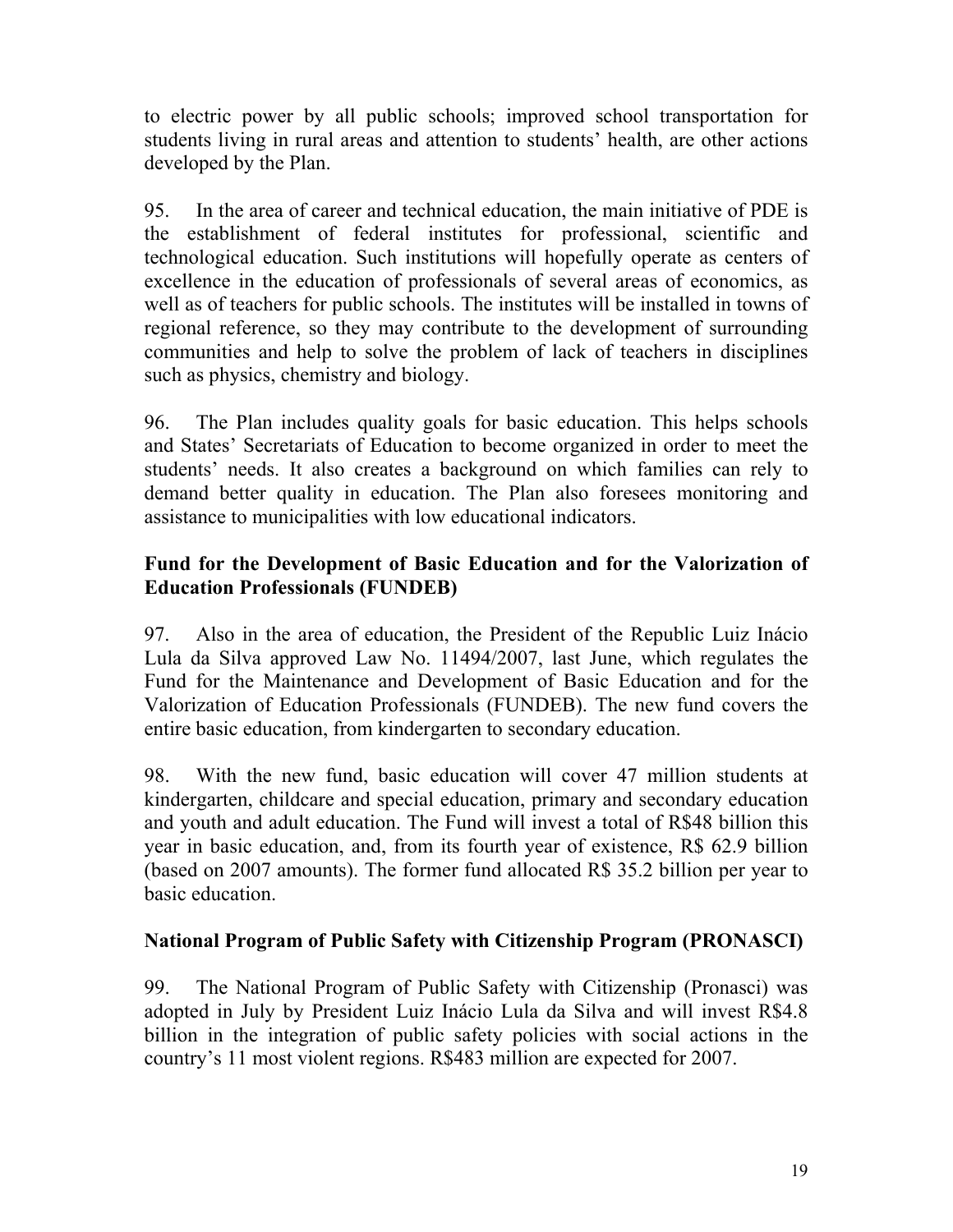100. The Program comprises 72 actions and has its main axle in the integration of public safety actions and social policies to face criminality. The objective of the program is to face the social and cultural causes of crime, through actions for the prevention, control and repression of violence. Initially, Pronasci will be implemented in the country's eleven metropolitan regions displaying the highest rates of criminality. Its development will occur through the permanent articulation among federal, state and municipal governments.

# **FINAL CONSIDERATIONS**

101. Our understanding is that the great leap we need to make is to increase the number of implemented policies, and let them massively reach the Brazilian women.

102. Changing the public management of policies in our country is one of the greatest challenges to the Special Secretariat of Policies for Women, which is making efforts to improve the instruments that give support to the formulation, monitoring and evaluation of public policies devoted to the gender equality. In this perspective, it is worth mentioning the initiatives with different sectors for the inclusion of data regarding gender, race/color and ethnicity in all data bases and administrative records that are the basis for the production of indicators for public policies; likewise, we intend to expand and improve the information and indicators that give support to the decision-making process, which constitute stages of qualified discussion (such as the Technical Committee, at IBGE, in partnership with other institutions) and taking part in different national and international events for the same purpose.

103. The predictability of budgetary funds for the accomplishment of priorities and goals agreed in the national Plan of Policies for Women can be also referred to among the challenges faced by the Special Secretariat of Policies for Women, as the coordinator of the process of mainstreaming a gender perspective in public policies.

104. In this perspective, the Special Secretariat of Policies for Women is making efforts to contribute to the process for the formulation of the Multi-year Investments Plan (PPA) for the period 2008-2011, from different Government sectors that integrate the network of partners in the implementation of PNPM. By presenting proposals for the introduction of a gender perspective in the sectoral objectives, the Special Secretariat has been finding a good reception by several government bodies. This illustrates the narrowing of the interinstitutional relations and the feasibility of commitments formally assumed, through the allocation of funds to programs and projects oriented to gender equality.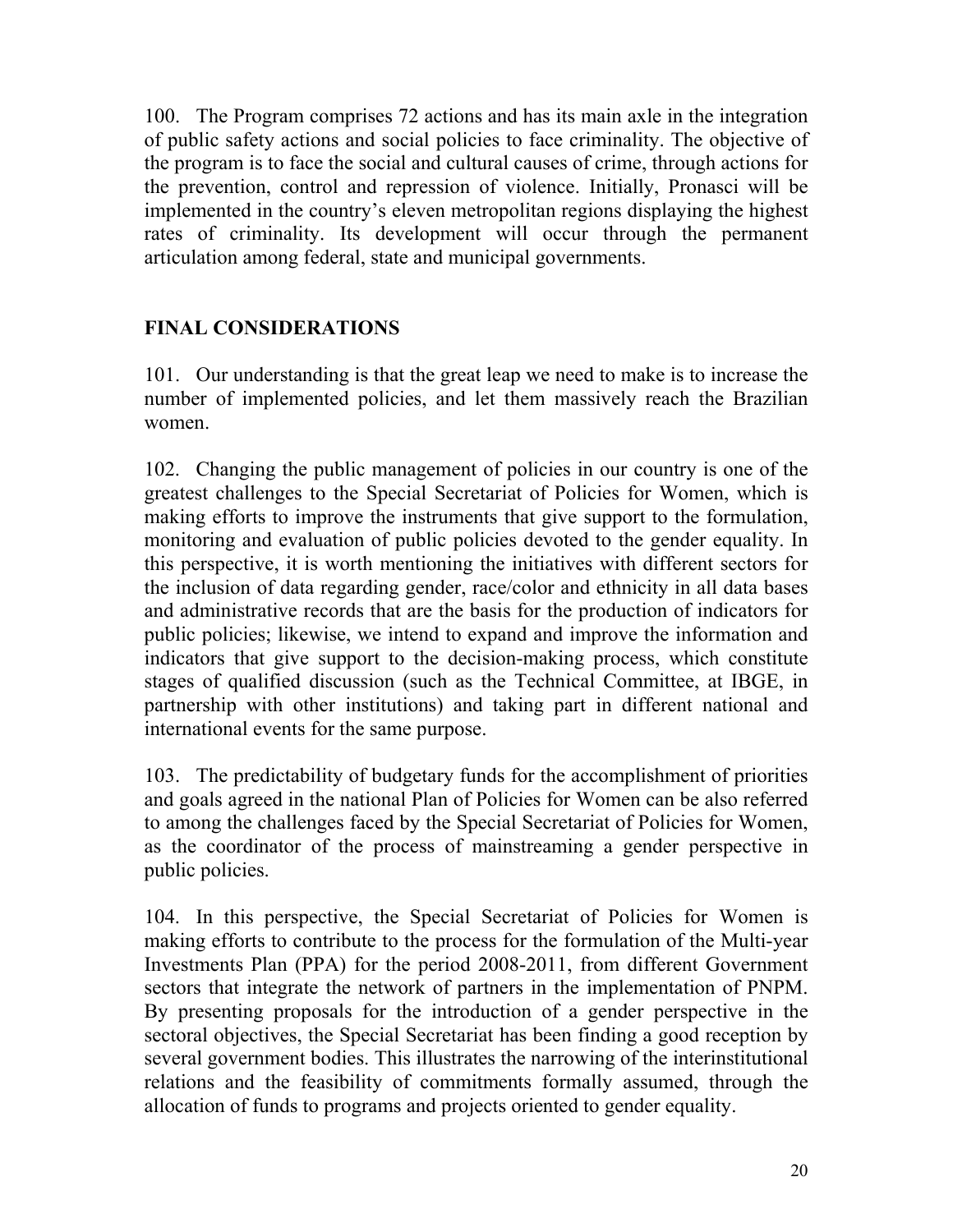105. Finally, we want to emphasize the permanent partnership we are experiencing with the agencies, programs and funds of the United Nations System, which are fundamental in the designed and development of important programs, such as the Gender Pro-equity, the Integrated Plan for Fighting Feminization of HIV/AIDS and other STDs, just to mention some of them.

Brasília, July 21, de 2007